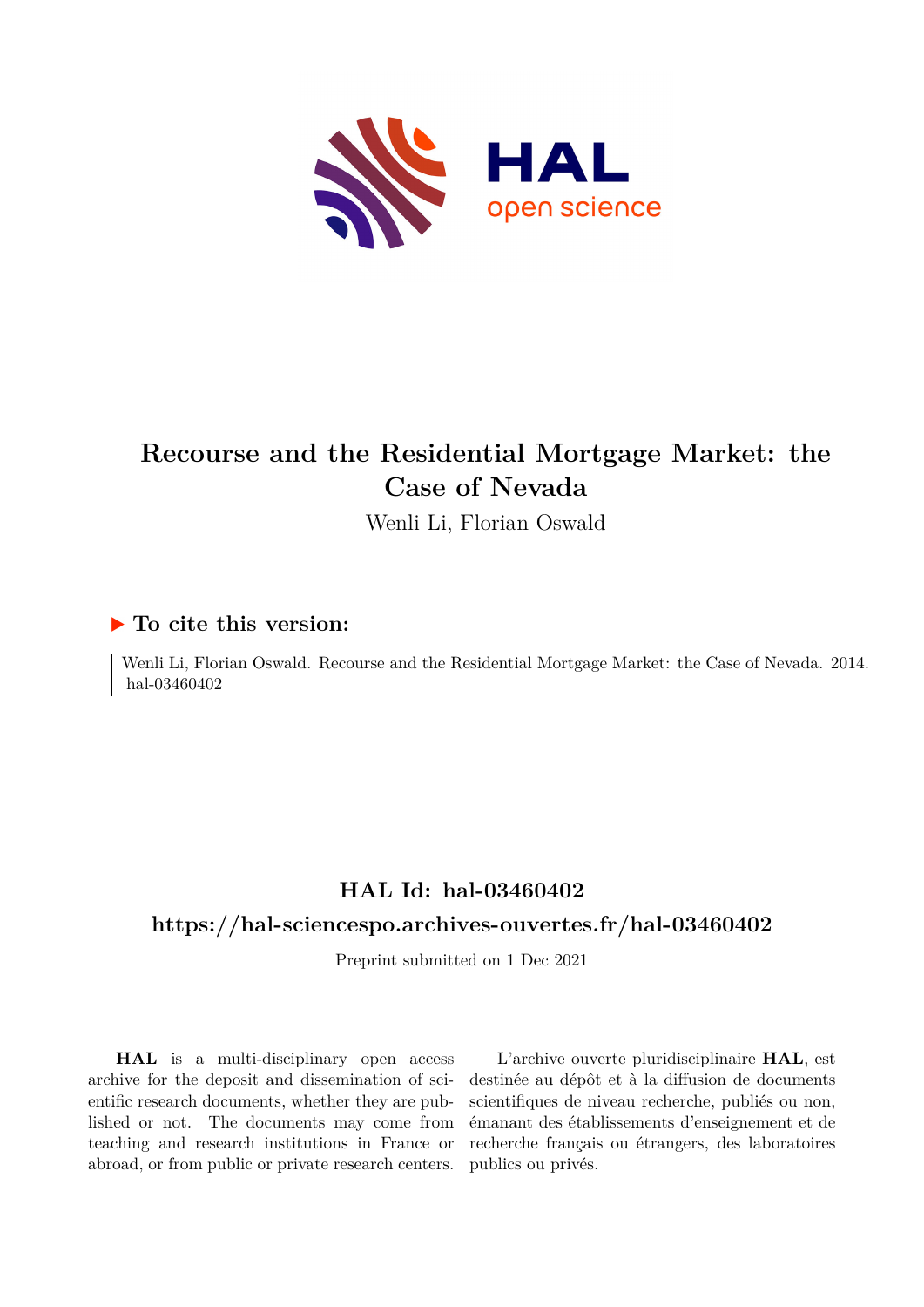# Recourse and the Residential Mortgage Market: the Case of Nevada

Wenli Li Florian Oswald<sup>†</sup>

Federal Reserve Bank of Philadelphia University of College London

October 2014

#### Abstract

The state of Nevada passed a legislature in 2009 that abolished deficiency judgments for purchase mortgage loans made after October 1, 2009 and collateralized by primary single family homes. In this paper, we study lenders' mortgage lending and households' mortgage application and subsequent default decisions in response to the law change. Using unique mortgage loan level application and performance data, we find strong evidence that lenders tightened their lending standards. In particular, lenders reduced approval rates and loan sizes for affected mortgages after the implementation of the law. Households, by contrast, did not delay their mortgage applications till after the law change. Furthermore, the law change does not appear to have affected borrowers' default decisions. These results thus cast a cautionary note on the effectiveness of policy recommendations that intend to use deficiency laws to curb mortgage defaults.

JEL Classifications: G21, K11, R20

Keywords: DeÖciency Judgment, Default, Foreclosure, Approval, Interest Rate, Nevada

We would like to thank Costas Meghir for his constant support and guidance. We would also like to thank Kristle Cortes and seminar participants at various conferences for their comments. The views expressed here are those of the authors and do not represent those of the Federal Reserve Bank of Philadelphia or the Federal Reserve System.

yWenli Li: Research Department, Federal Reserve Bank of Philadelphia, wenli.li@phil.frb.org. Florian Oswald: Department of Economics, University of College London, f.oswald@ucl.ac.uk.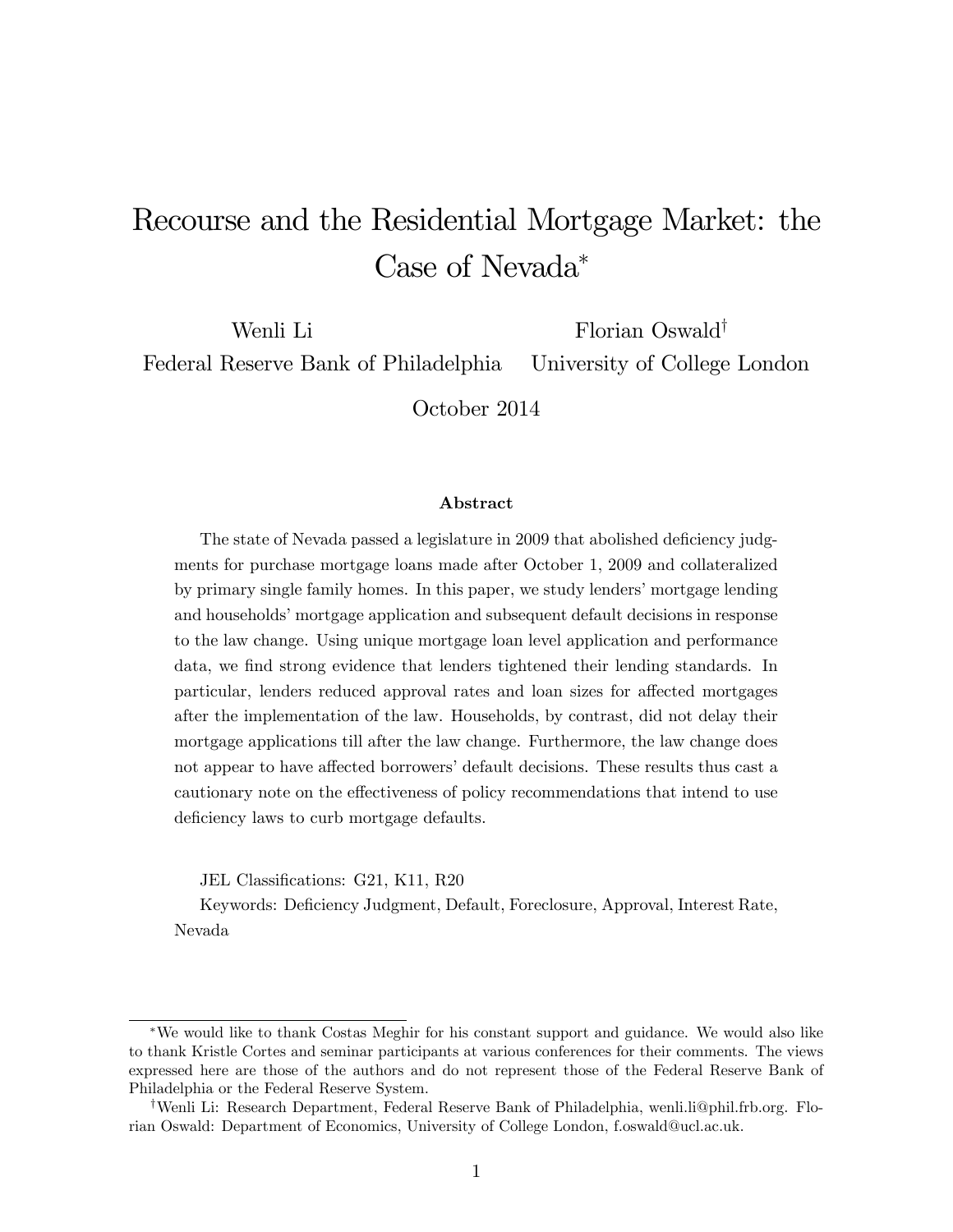# 1 Introduction

In the United States, state laws govern residential mortgage defaults and house foreclosure process. In most states, mortgage loans are recourse loans, that is, lenders can apply the difference between mortgage balance and proceeds from foreclosure sales to debtors' other assets or earnings, a process also known as deficiency judgments.<sup>1</sup> Theory predicts that recourse should deter default since default puts debtors' other assets at risk (Ambrose, Buttimer, and Capone 1997, and Corbae and Quintin 2010). Empirically, however, the Öndings have been mixed. For instance, Clauretie (1987) Önds that whether a state allows for deficiency judgments does not affect mortgage default rates significantly, consistent with the observation that deficiency judgments are not carried out much in practice, if at all, due to the high cost associated with pursuing deficiency judgments (Capone 1996, Leland 2008, and Brueggeman and Fisher  $2011$ ).<sup>2</sup> By contrast, Ghent and Kudlyak (2011) find lower default rates in recourse states, particularly for higher-priced homes whose owners are likely to have other financial resources that can be seized by mortgage lenders. Many policy discussions have also centered on this provision. The most prominent is the recommendation by Feldstein (2008) that turning nonrecourse mortgage loans into recourse loans maybe an effective way to solve the mortgage debt overhang problem and, thus, the current mortgage crisis.<sup>3</sup>

In this paper we show that the current debate on deficiency judgements as useful tools to curb mortgage defaults is incomplete and perhaps even misleading. The reason is because lenders and borrowers respond to changes in regulations. With deficiency judgements, lenders may decide to lend to riskier borrowers, lend more, and/or lend at lower interest rates. Borrowers may decide not to apply for mortgages or apply for smaller mortgages. Analysis of the default behavior of approved mortgage loans is, thus, subject to selection bias. For example, a finding that borrowers are less likely to default in states with deficiency judgements may simply reflect the fact that approved borrowers in those states are less risky.

To illustrate the point, we conduct a unique event study using proprietary mortgage loan level application and performance data. In 2009, Nevada, one of the crisis states, passed a legislature that made significant changes to its deficiency judgment law. For homeowners who enter into a mortgage in conjunction with a purchase of a single family

<sup>&</sup>lt;sup>1</sup>There are some exceptions, such as purchase money mortgages in California and 1-4 family residences in North Dakota. Some states also limit deficiencies if a creditor proceeds through a non-judicial foreclosure. See Ghent and Kudlyak (2011) table 1 for a summary of different state recourse laws.

 $2$ It is costly and time consuming to persue deficiency judgments on foreclosures. Additionally, debtors can file for bankruptcy and get rid of the unsecured deficiency debt.

<sup>&</sup>lt;sup>3</sup>This suggestion has been controversial as summarized in Adam Levitin's blog at http://www.creditslips.org/creditslips/2008/12/the-role-of-rec.html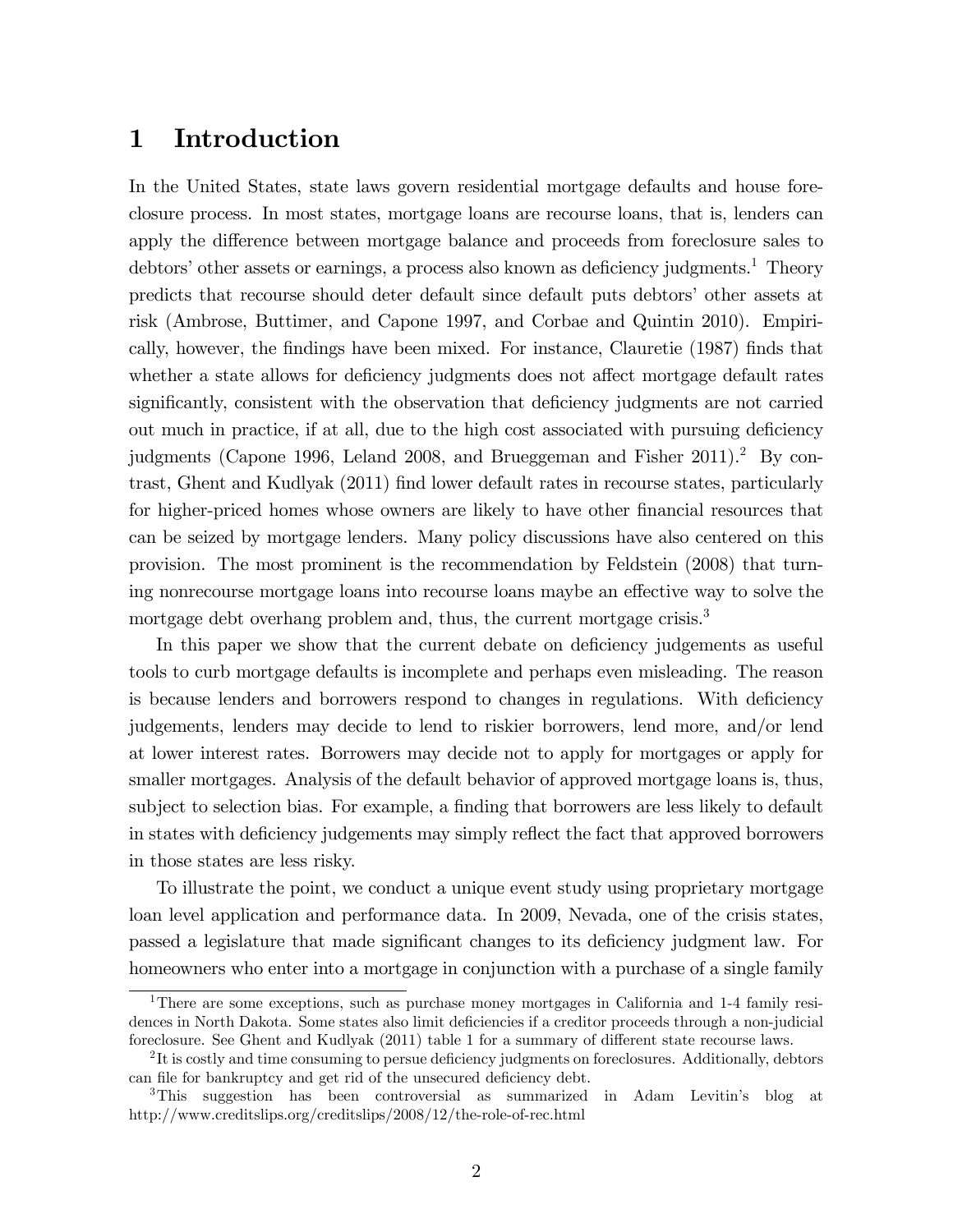primary home after October 1, 2009, their mortgage lenders will not be able to pursue a deficiency judgment if the house is taken in a foreclosure. We test whether lenders respond to the law change by altering their mortgage approval rates, mortgage loan sizes, and interest rates, and whether borrowers change their mortgage applications by applying for more and larger loans. To facilitate the comparison with the aforementioned literature, we also test whether this new legislation had any effect on borrowers' default decisions. Our identification comes from both time differences in the behavior of primary single home purchase loans before and after the law change, and cross-sectional differences between primary single home refinanced loans and primary single home purchase loans.

The paper has three main results. First, we uncover evidence that lenders tighten their lending standards by reducing approval rates and loan sizes for those affected after the implementation of the law. They do not, however, increase mortgage interest rates significantly. Second, we do not find that mortgage applications for purchase loans for one-to-four family owner-occupied homes increase significantly after the implementation of the law, nor does it increase more than applications for other loans for owner-occupied homes. Finally, we do not find that borrowers' default behavior responds to the change in Nevada law in any statistically significant way. What is more, we do not find any evidence that the change in recourse law makes borrowers' default behavior more sensitive to home equity or house value. Our analysis thus casts a cautionary note on treating deficiency judgments as useful tools to curb mortgage defaults as they may lead to ex ante riskier lending by lenders.

In addition to the researches cited above, our paper is also related to two other strands of literature. The Örst is the literature that studies the impact of various aspects of state laws on lending cost. For example, Clauretie and Herzog (1990) and Ciochetti (1997) document greater lender costs in states that require judicial foreclosure and statutory right of redemption. Lin and White (2001) and Berkowitz and Hynes (1999) show that bankruptcy exemptions do and do not affect, respectively, whether a mortgage application is approved. Pence (2006) finds that lenders approve smaller loans in defaultfriendly states everything else the same. The second is the vast literature examining various aspects of mortgage borrowers' decision to default. Among the recent studies, Gerardi, Shapiro, and Willen (2007), Foote, Gerardi, and Willen (2008), and Demyanyk and van Hemert (2011) focus on negative equity as an important condition for defaults for mortgages originated in the state of Massachusetts. Bajari, Chu, and Park (2008), Bajari, Chu,Nekipelov, and Park (20013), Bhutta, Dokko, and Shan (2010), Guiso, Sapienza, and Zingales (2013), and Elul, Souleles, Chomsisengphet, Glennon, and Hunt (2011) study both negative home equity and illiquidity as two important drivers of the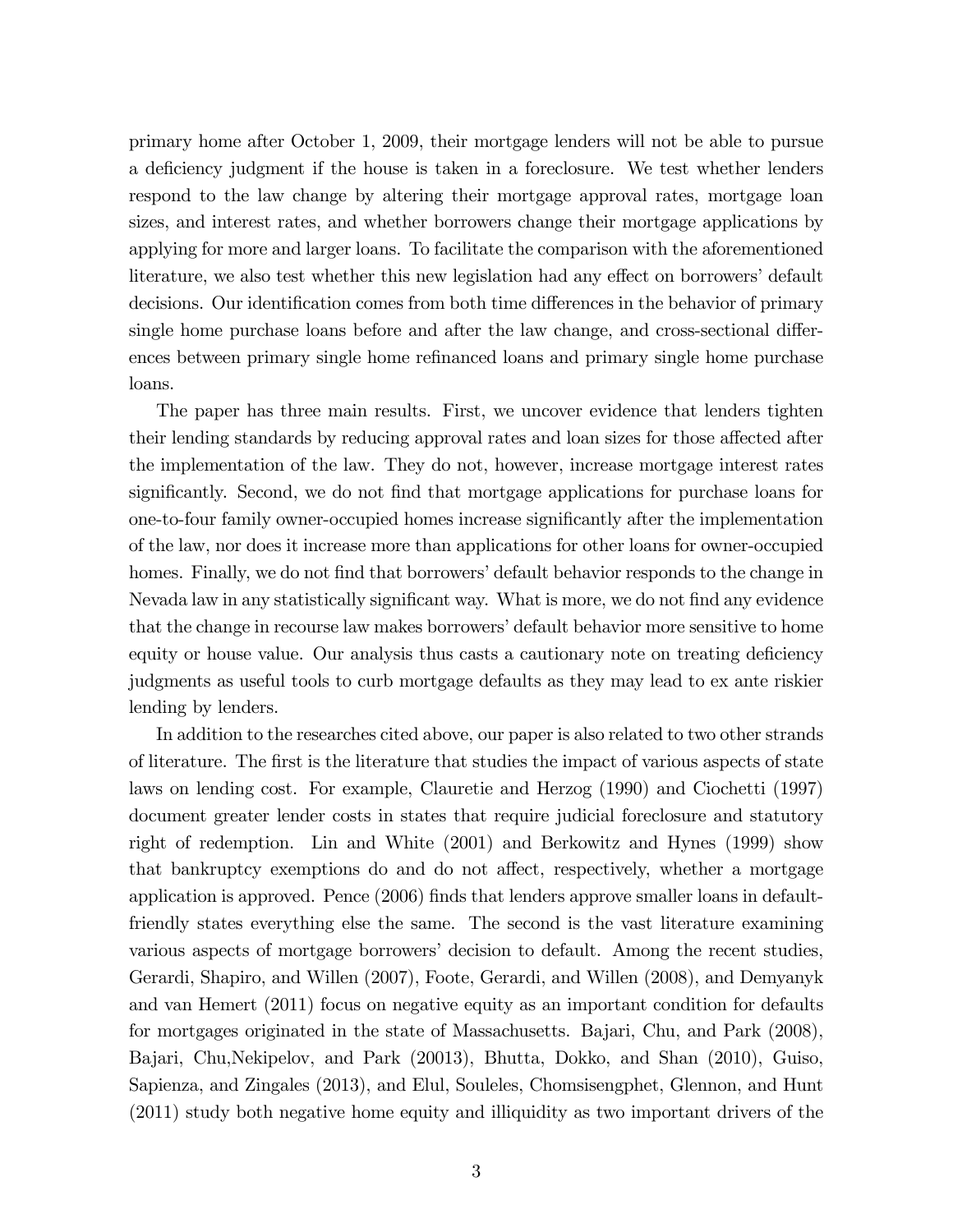rise in mortgage defaults during the recent crisis.

The rest of the paper is organized as follows. Section 2 discusses the law change in Nevada and its potential impact on debtors and creditors. Section 3 presents our data source. Section 4 reports our empirical analysis and section 5 concludes.

# 2 The Nevada Deficiency Judgment Law and Its Impact

### 2.1 The Nevada Deficiency Judgment Law

The state of Nevada is a recourse state, it allows lenders to pursue deficiency judgments - the difference between the balance owed on a mortgage loan and what the lender sells the house for at auction - within six months of the auction. After the six months, lenders are barred from filing a law suit to collect the judgments. Since the onset of the mortgage crisis in 2007, Nevada, as with many other states, has begun to implement new laws to mitigate foreclosures. In 2009, eight laws were passed in Nevada alone.<sup>4</sup> Table 1 summarizes the eight laws. As can be seen, almost all laws made foreclosure more cumbersome and costly by either imposing additional regulatory procedures or assigning more rights to owners or renters during a foreclosure. The only exception is Bill AB 140, which also increased owners/tenants' responsibility to maintain the property during the foreclosure sale.

This paper concerns one the most important new laws  $-$  Assembly Bill No. 471. This bill made significant changes to Nevada's deficiency judgment law. Under the new legislation, a financial institution holding a residential mortgage may not be awarded a deficiency judgment under the following circumstances:  $(1)$  the real property is a singlefamily house owned by the debtor; (2) the debtor used the money loaned from the bank to buy the house (as in a typical mortgage); (3) the house was owner-occupied; and (4) the loan was never refinanced. What this means is that, for many homeowners who enter into a mortgage in conjunction with a purchase after October 1, 2009, their mortgage lender will not be able to pursue a deficiency judgment should the house be taken in a foreclosure. Rather, upon foreclosure, the risk that the house has depreciated in value shifts back to the bank. Mortgages that do not satisfy these conditions continue to be

<sup>&</sup>lt;sup>4</sup>In total, 33 states enacted at least 99 new laws in 2009. These states include Arizona, Arkansas, California, Colorado, Connecticut, Delaware, Georgia, Hawaii, Idaho, Illinois, Indiana, Iowa, Maine, Maryland, Michigan, Minnesota, Missouri, Nevada, New Jersey, New Mexico, North Carolina, North Dakota, Oregon, Puerto Rico, Pennsylvania, South Carolina, South Dakota, Tennessee, Texas, Utah, Vermont, Virginia, Washington, and West Virginia.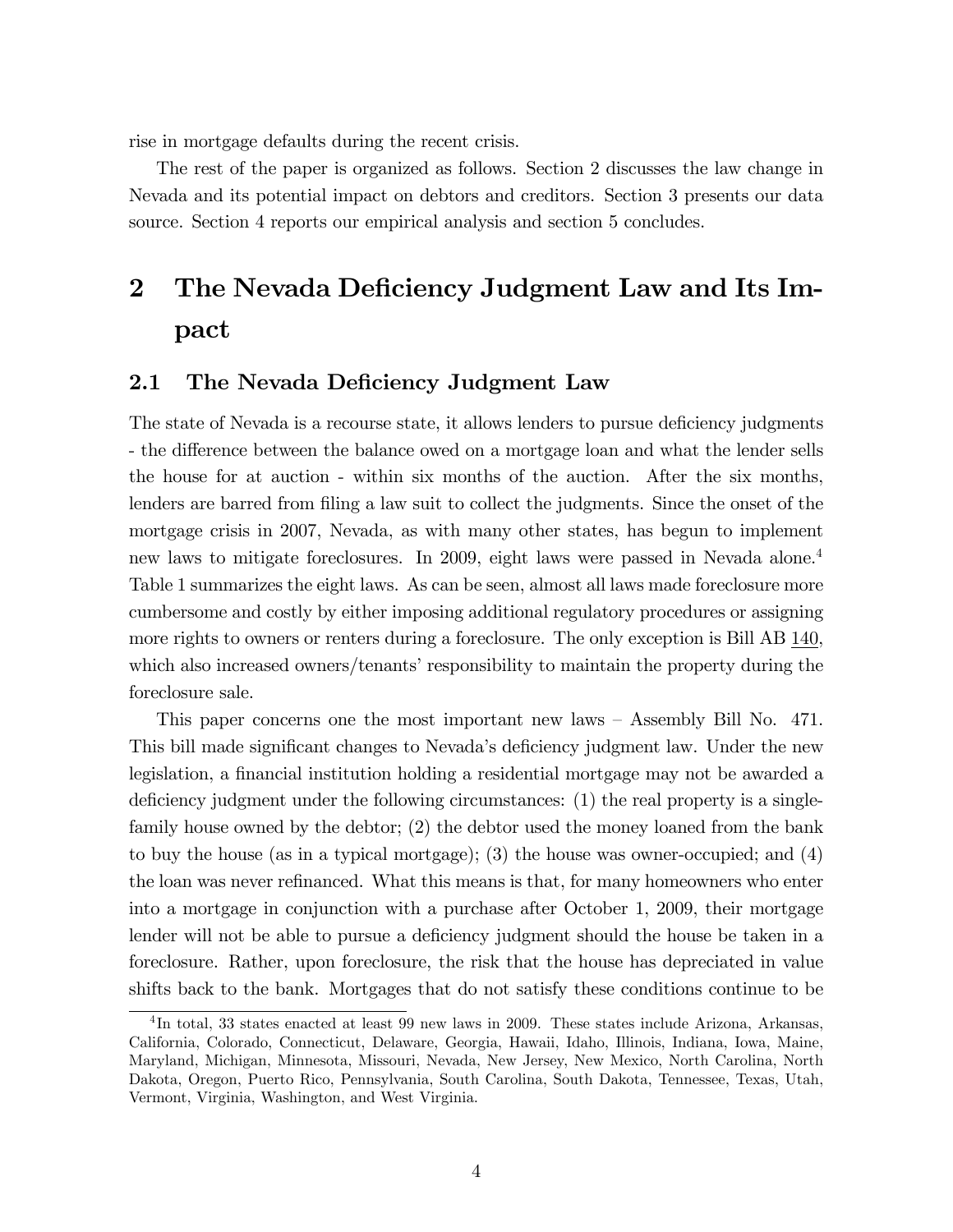subject to the prior law.<sup>5</sup>

Nevada passed no other laws in 2010 for Nevada (the 26th Special Session). In the summer of 2011, to combat robosigning, the Nevada legislature passed a set of preforeclosure rules that essentially required the big banks to prove their chain of title before the foreclosure can take place (AB 273, AB 284, AB 388, and SB 414). These changes made judicial foreclosure process more attractive to the banks which allowed them to sidestep the new robosigning law and to seek a deficiency judgment at the same time on properties not covered by AB 471.

# 2.2 The Impact of Deficiency Judgments on Mortgage Lending, Borrowing, and Default

The impact of the deficiency law on borrowers' default behavior hinges crucially on the borrowers' non-housing asset. If the borrower has other assets that can be collected after house foreclosure, then the permission of a deficiency judgment will deter the borrower from becoming seriously delinquent. The more assets the borrower has, the stronger the deterrence will be. Another important factor that affects the impact of the deficiency law on borrowers' default behavior is the cost of collecting deficiency judgments. If the cost is high, then the effect will be small. Finally, in a dynamic setting, future local house price movement, borrowerís income, and the cost of defaulting (less access to future credit) will all be factored into borrowers' decision. See Ghent and Kudlyak (2011) and Corbae and Quintin (2010) for more discussion.

If lenders are not allowed to collect on debtors' other assets, they will be reluctant to foreclose on a house, especially when foreclosure cost is high because there is no financial gain from doing so. Furthermore, if lenders perceive default probabilities to rise as a result of the elimination of deficiency judgments, they will tighten their lending standards by lending to less riskier people, lending smaller amount of loans, or lending at higher mortgage rates. Borrowers, on the other hand, may decide to apply for mortgages or to apply for larger loans since they do not risk their other assets in the event of being foreclosed.

Based on this theory, we seek to test several hypotheses. First, are lenders less willing to lend, lend a smaller amount, or lend at higher rates to primary single family

<sup>&</sup>lt;sup>5</sup>Aside from recourse, in Nevada, lenders may foreclose on mortgages in default using either a judicial or non-judicial foreclosure process. The judicial process of foreclosure involves filing a lawsuit to obtain a court order to seek foreclosure and is used when no power of sale is present in the mortgage. The borrower has 12 months after the foreclosure sale to redeem the property. When a power of sale clause exists in a mortgage or deed of trust, the non-judicial process is used. Borrowers have no right of redemption under the power of sale.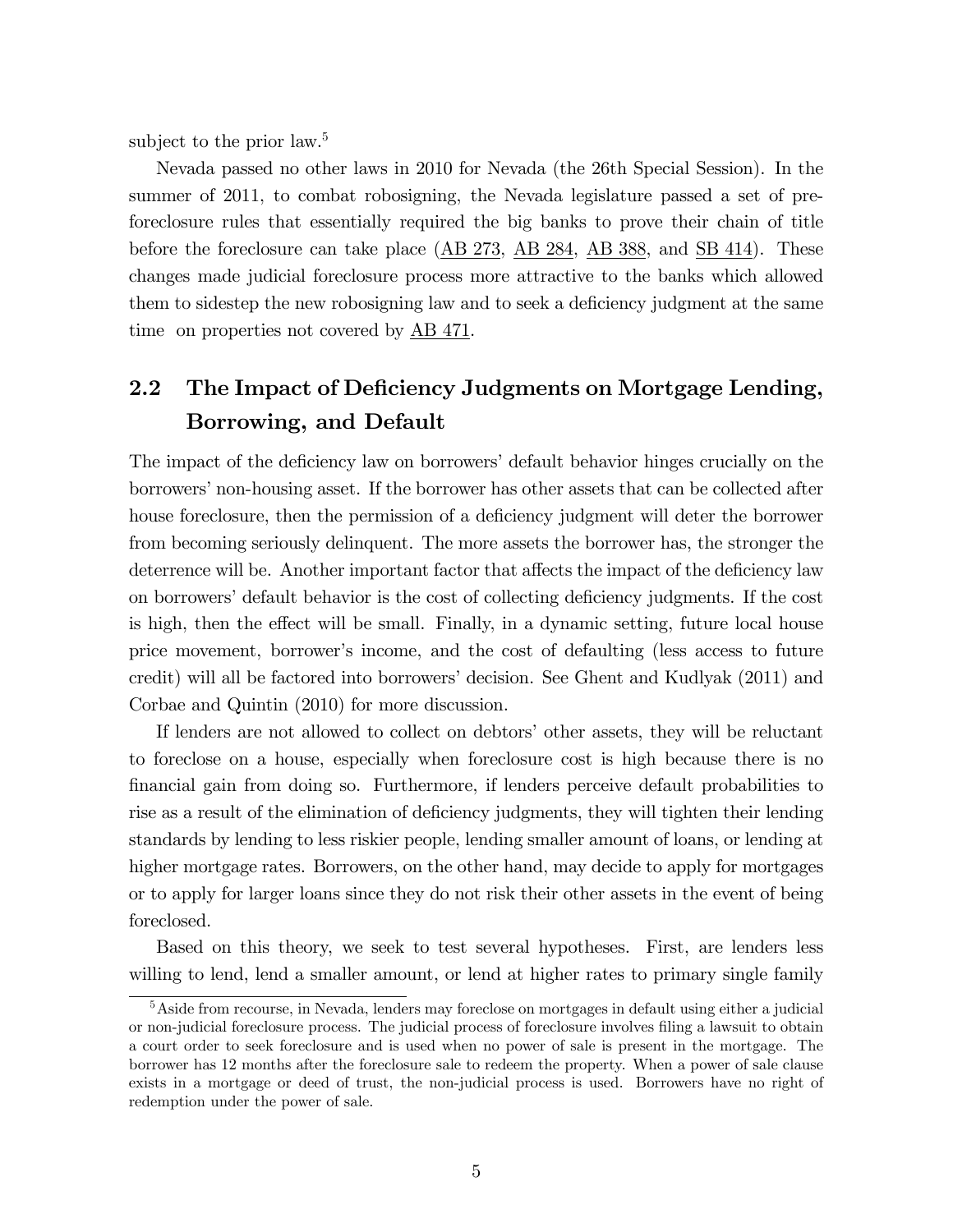purchase mortgage loans after the implementatin of the law (October 1, 2009)? Second, do borrowers apply for more and/or larger primary single family purchase mortgage loans after October 2009? Finally, are primary single family mortgage loans made after October 2009 more likely to become delinquent than primary single family loans made earlier or primary single family refinance loans? Are lenders less likely to foreclose on a single-family property with loans originated after October 2009 than other loans?

# 3 Data and Empirical Methodologies

### 3.1 Data and Data Sampling

We use two main data sets. The first is the Home Mortgage Disclosure Act (HMDA), which covers almost all mortgage applications as well as originations in US. It records each applicant's final status (denied/approved/originated), purpose of borrowing (home purchase/reÖnancing/home improvement), occupancy type (primary residence/second or investment homes), loan amount, race, sex, income, as well as lender institution.<sup>6</sup> We drop loans insured by Federal Housing Administration (FHA) or Veterans Administration (VA) because deficiency judgments are prohibited on FHA loans and strongly discouraged on VA loans. We also drop mortgage loans for manufacturing housing as in Ghent and Kudlyak (2011).

The second, LPS Applied Analytics, Inc., provides information from homeownersí mortgage applications concerning their financial situation, characteristics of the property, terms of the mortgage contract, and information about securitization, plus updates on whether homeowners paid in full or defaulted, whether lenders started foreclosure and whether the home was sold in foreclosure. LPS covers some two-thirds of installmenttype loans in the residential mortgage servicing market for the post-2005 period that we are analyzing. As with the HMDA data, we delete from the sample FHA and VA loans.

Both data are then merged with county level monthly unemployment rates obtained from the Bureau of Labor Statistics and monthly zip code level house price index available from CoreLogic. When zip code house price index is not available due to low transaction volume for the calculation of repeated index, we substitute with county level house price index and when county level house price index is not available either, we use Nevada state house price index.

We use HMDA to examine lenders' mortgage loan approval decision and mortgage loan size decision and to detect changes in mortgage applications for affected mortgages

<sup>6</sup>Only lenders who doe not do business in any metropolitan statistical area are not required report (e.g., small community banks) to HMDA.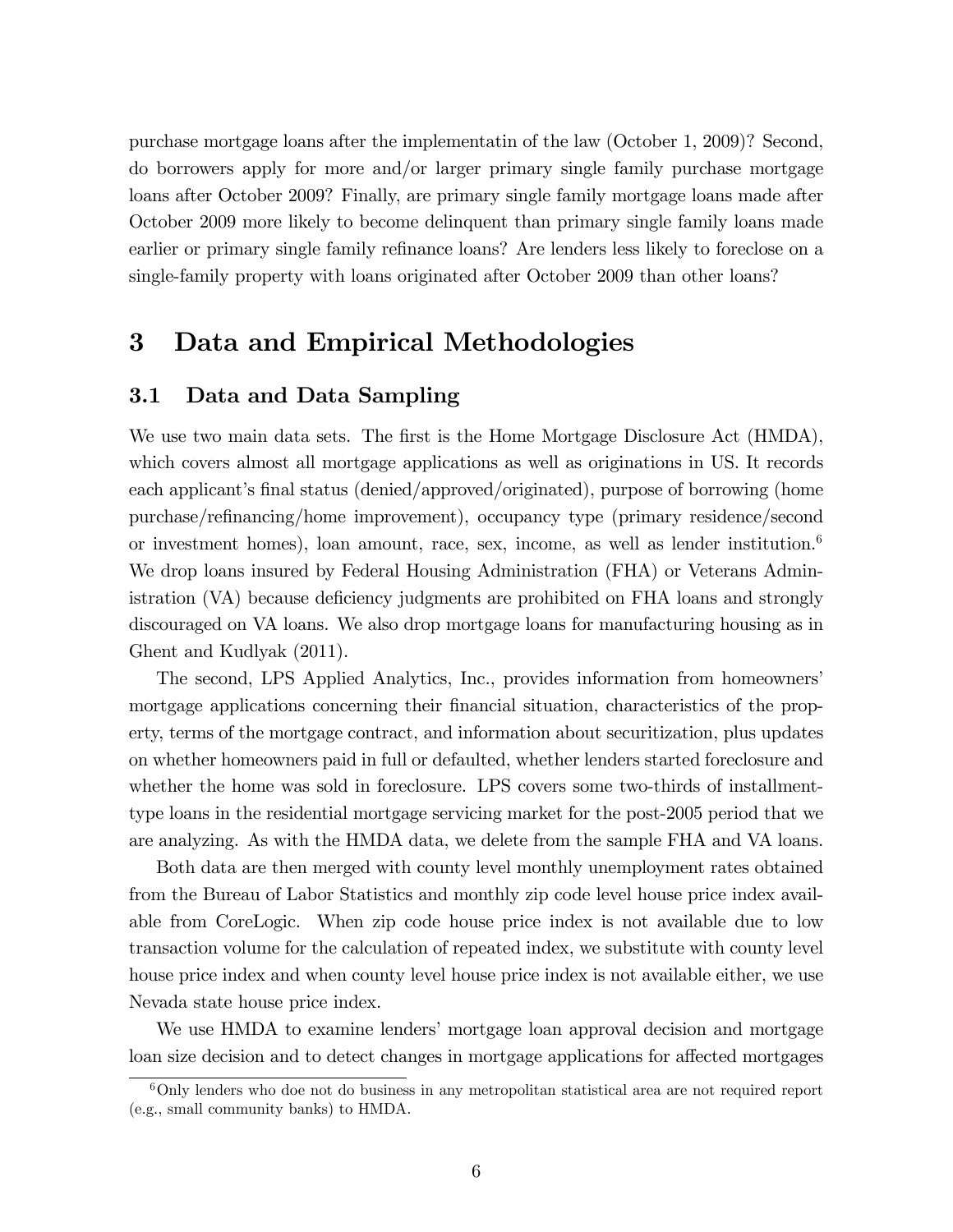after the implementation of the new deficiency judgment law. As our benchmark, we restrict the sample to first lien mortgages made in Nevada for one-to-four family properties around October  $2009 - 6$  months before and after.<sup>7</sup> We delete those applications that are withdrawn without an approval decision or closed for incompleteness. We also delete from the sample loans insured by Federal Housing Administration (FHA), Veterans Administration (VA), and Farmers Home Administration (FmHa).

We use LPS to analyze lenders' interest rate decision conditional on mortgage loan approval, borrowersí default behavior, and lendersí foreclosure decision. We focus on first lien mortgages for single family properties made in Nevada around October 2009 and follow the performance of these loans till the end of 2012. As with the HMDA data, we delete from the sample loans insured by the government including FHA, VA, and FmHa and loans with private mortgage insurance.

### 3.2 Empirical Methodologies

We use various regression techniques to study the impact of the deficiency law change in Nevada on lenders as well as borrowersí behavior. As mentioned earlier, mortgage loan application approval and mortgage loan size decisions come from HMDA. For the hypothesis regarding borrowers' mortgage application decision which also uses HMDA data, we aggregate the data to the zip code level and by purpose of the  $\text{loan} - \text{whether the}$ loan is for purchase or refinance. We measure borrowers' default behavior by becoming for the first time 60 days or more delinquent, and 90 days or more delinquent, as well as lenders' foreclosure decision as reported by LPS. Mortgage interest rates at origination also come from LPS.

Our identification comes from the interaction of two terms, whether the loan is a purchase loan for single family homes of primary residence and whether the loan is made after October 1, 2009. Given rich information contained in the data, we will conduct robustness analysis using other information such as primary versus investment purchase loans as identification.

A generic regression in our analysis takes the following form,

$$
(1) \t\t y_{it} = \alpha Z_{it} + \beta X_{it} + \varepsilon_{it},
$$

where  $y_{it}$  is the variable of interest,  $Z_{it}$  is the key interaction variable discussed above, and  $X_{it}$  is a vector of control variables. For the HMDA data,  $X_{it}$  includes the gender of the applicant, race, income, whether the applicant has a cosigner for the mortgages, whether the applicant comes from an area with 30 percent or more minorities, whether

<sup>7</sup>HMDA does not distinguish single family properties from two-to-four family properties.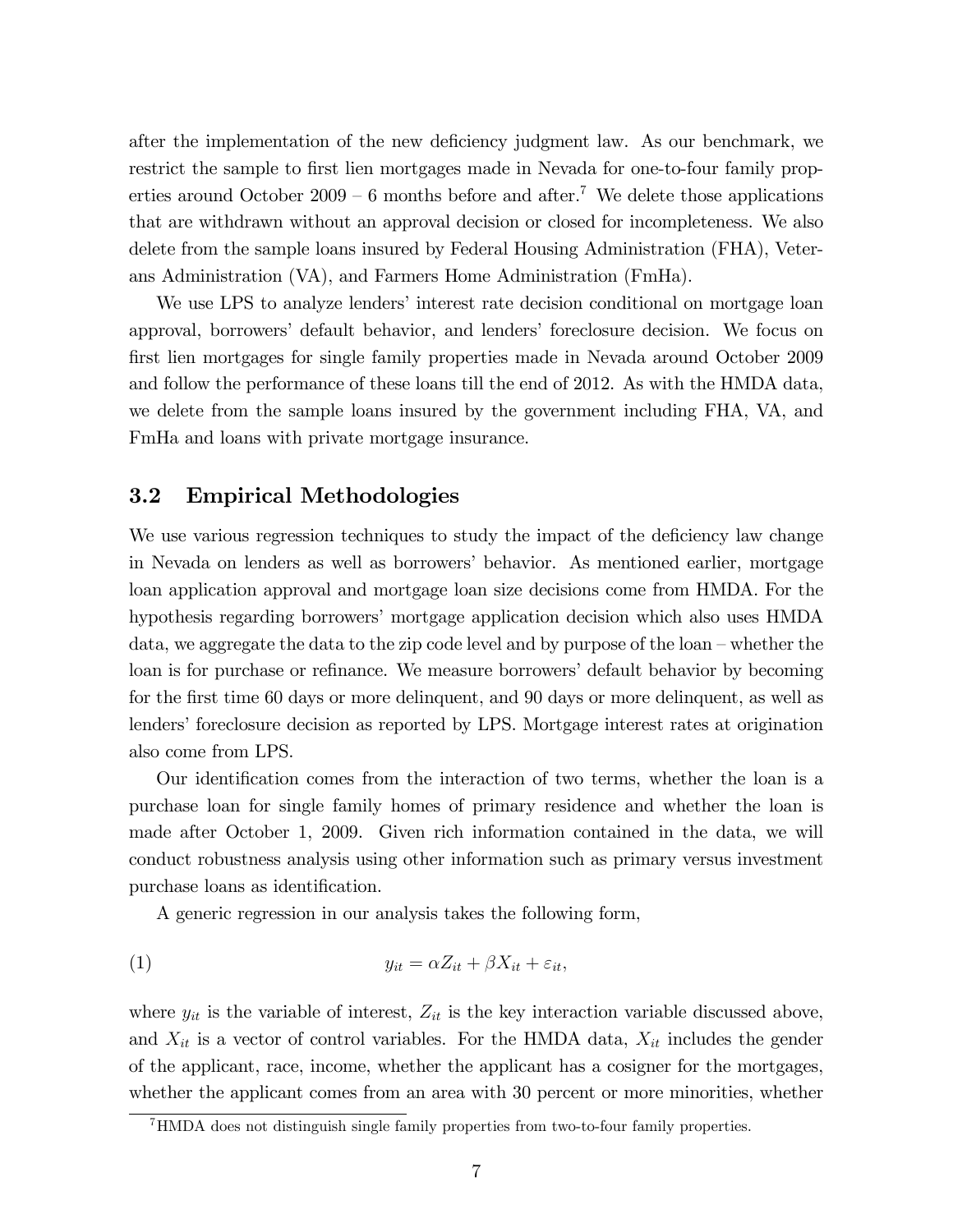the lender is a commercial bank or its subsidiary, independent mortgage bank, thrift, or credit union. When we aggregate the data to test for trend in mortgage application, we can no longer control for any mortgage loan level or applicant level information. Instead,  $X_{it}$  will include county unemployment rates and zip code house price growth rates. For the LPS data, it includes borrowers' FICO score at origination and mortgage loan contract information such as mortgage loan age, loan-to-value ratio at origination, whether the loan has full documentation, of fixed interest rate, the level of the current interest rate, and whether the loan is sold to private investors.<sup>8</sup> For both data, we further control for county and time (monthly) fixed effects and separate linear time trends for each county. Finally, we cluster standard errors at the loan level for all the analysis except mortgage demand .

We use ordinary least square regressions (OLS) when the dependent variable  $y_{it}$  is continuous and Probit regression when the dependent variable is binary. When testing for mortgage loan size, we use Tobit analysis because the data are censored in the sense that rejected loans effectively have zero loan amount. Unfortunately, LPS does not include any rejected loans, we thus use OLS for our interest rate analysis.

## 4 Empirical Analysis

Our empirical analysis consists of three parts. First, we investigate how lenders respond to the deficiency law change in terms of mortgage loan approval rates, loan sizes, and interest rates. Then we examine whether borrowers respond to the law change with regard to loan applications. Finally, we study the relationship between the change in deficiency judgments and mortgage default and house foreclosure rates.

### 4.1 Mortgage Lending

We use three measures for the lending standard, mortgage approval rates, approved mortgage loan sizes, and interest rates of approved mortgage loans. As discussed earlier, we use HMDA data for the analysis on approval rates and mortgage loan sizes and LPS data for the test on mortgage interest rates.

### 4.1.1 Descriptive Statistics

Table 2 reports summary statistics for the HMDA sample. For the six months before and after October 1, 2009, there are in total 35,008 mortgages originated for one-to-four

<sup>&</sup>lt;sup>8</sup>We observe virtually no subprime loans, and very few interest only and balloon mortgage loans during our sample period.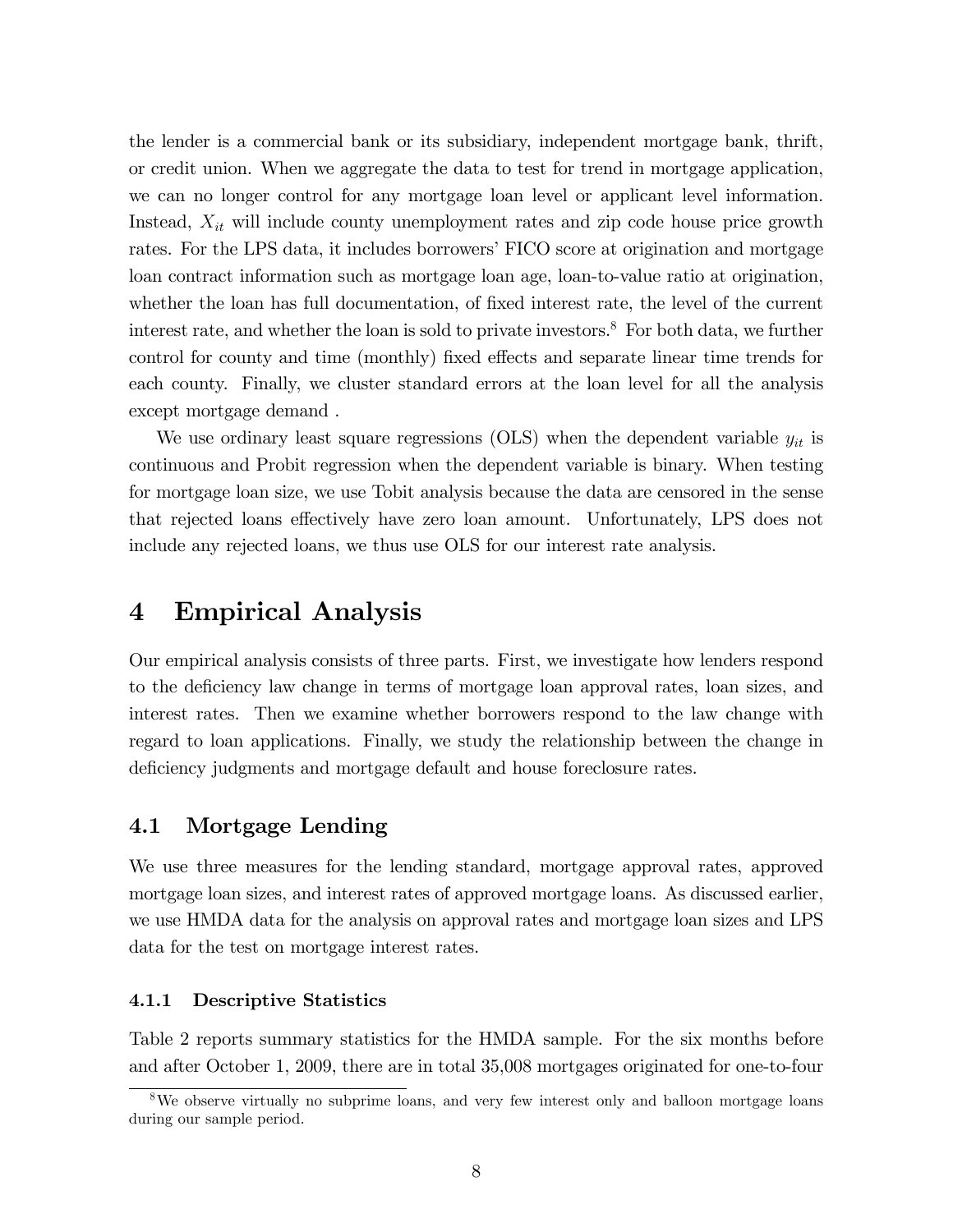family primary residence with no government guarantee. Of the 35,008 applications, 69 percent are for refinance. About 14 percent of the applications are affected by the change in deficiency judgments. The overall mortgage approval rate is 72 percent. About 73 percent of the applications are filed by male. Close to 80 percent of the applicants are white and a little over 2 percent are black. Over half of the applications have cosigners suggesting that these applicants are likely married. There exists significant income disparity among the applicants with the average (nominal) income at application at \$105,000 and the median income at \$73,000. The average loan amount is \$217,000 and the median is \$179,000. Less than 3 percent of the applicants live in areas with over 30 percent of the residents are minorities. The majority of the applications are filed at commercial banks (67 percent), followed by independent mortgage banks (19 percent), thrifts (9 percent), and credit unions (5 percent). Unemployment rates are high in all counties of Nevada with both mean and median at over 12 percent. House prices decline for most of the state during that period.

Table 3 reports summary statistics for the LPS sample. Between April 2009 and March 2010, 13,478 mortgage loans are made for first lien single family primary mortgages without government guarantees or private insurance. Note that this number is smaller than the 24,850 approved mortgage loans calculated from HMDA. This is because we delete from LPS sample mortgages with private insurance and 2-to-4 family mortgages while such information is not available in HMDA. LPS also has smaller data coverage than HMDA.

Of the 13,478 mortgages, 48 percent are for refinance. This number is substantially lower than the 72 percent at application indicating that mortgage approval rates are lower for refinance mortgages during that period. About 4 percent of the mortgages are affected by the law change. The mean interest rate at origination is 4.98 percent and the median is 4.87 percent. The majority of the mortgages are fixed-rate mortgages (over 97 percent). The mean credit score at origination is 715 and the median is 771. About 41 percent of the mortgages have full documentation. A mere 2 percent are jumbo mortgages, and 18 percent are sold to private investors. These statistics are consistent with the observation of tight residential mortgage market at the time. Finally, the unemployment rates are about 12.3 percent on average and almost all areas experience house price declines.

#### 4.1.2 Results

Approval and Loan Size. We chart the raw data for mortgage approval rates and approved average mortgage loan sizes measured as deviations from their respective October 2009 values in Figures 1 and 2. Figure 1 indicates that loan approval rates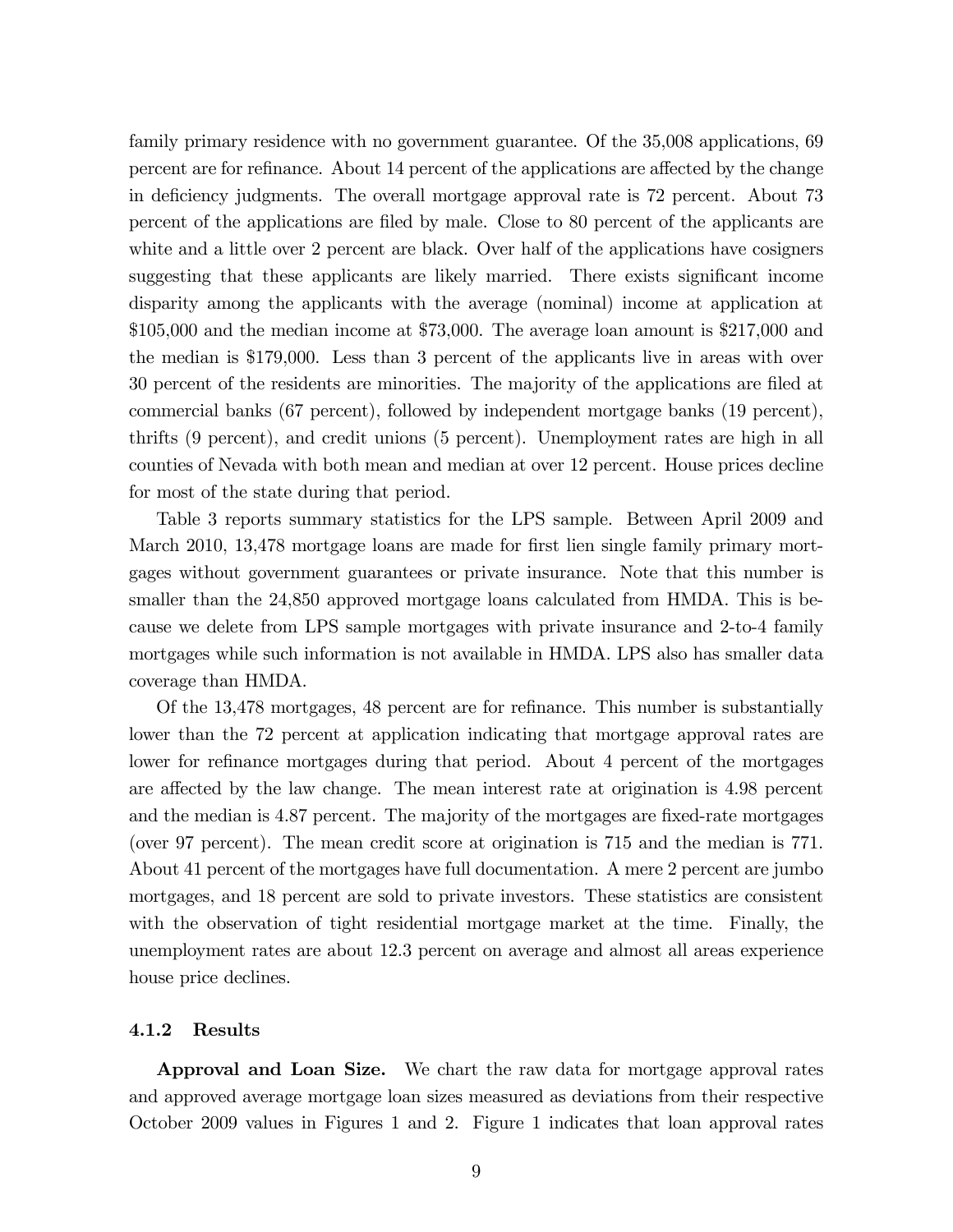seem to be trending up for unaffected refinance loans while stayed more or less flat for a§ected purchase loans. For approved mortgage sizes, the pattern is less clear.

We then conduct two analysis using HMDA. The first is a Probit analysis where the dependent variable takes the value of 1 if the loan is approved and zero otherwise. The second is a Tobit analysis where the dependent variable is the actual loan amount for approved loans and zero for rejected loans. We report the regression results in Table 4. The key variable, one-to-four family purchase loans made after October 2009, contributes negatively and statistically significantly to lenders' approval rate as well as mortgage loan size upon approval decisions. In particular, a one-to-four family mortgage purchase loan made after October 2009 has an approval rate that is 1.76 percentage points lower than that of a similar loan made earlier or a single family refinance loan, or  $2.44$   $(1.76/72)$ percent less likely to be approved and the loan size is \$9,703, or 4.47 (9.7/217) percent smaller after approval than loans not affected.

In terms of the other control variables, for approval rates, everything else the same a refinance mortgage loan is about 15 percentage points less likely to be approved. This result stems from the fact that loans made earlier during housing booms are of lower standards and are thus less likely to be approved for refinance once lenders tighten their lending standards after the crisis. As expected, higher income increases the probability of being approved while higher loan amount reduces the probability of being approved. Specifically, a \$1,000 increase in income raises the approval rate by about 1 basis points while a \$1,000 increase in loan amount reduces the approval rate by about 3 basis points. Living in minority areas substantially lowers the approval rates. Non-white, female, or applicants with no cosigners have much lower mortgage approval rates. Lending institutions also affect loan approval rates. In particular, compared with specialized mortgage banks, commercial banks and thrifts are less likely to approve mortgages while credit unions are more likely to approve.

In terms of loan sizes of approved mortgages, refinance loans are on average \$54,000 smaller. Applicants with higher income borrow more with a \$1,000 increase in income corresponding to about \$363 increase in loan size. Borrowers living in minority areas get smaller loans, as do non-white, female, or applicants with no cosigners. Compared with mortgage banks, commercial banks and thrifts approve smaller loans while credit unions give out larger loans. Neither local unemployment rates nor house price growth rates contribute significantly to mortgage approval rates or loan sizes.

Interest Rate To further investigate whether lenders lend at higher interest rates to borrowers affected by the change in the deficiency law, we run an ordinary least squares regression (OLS) using LPS for loans made between April 2009 and March 2010. The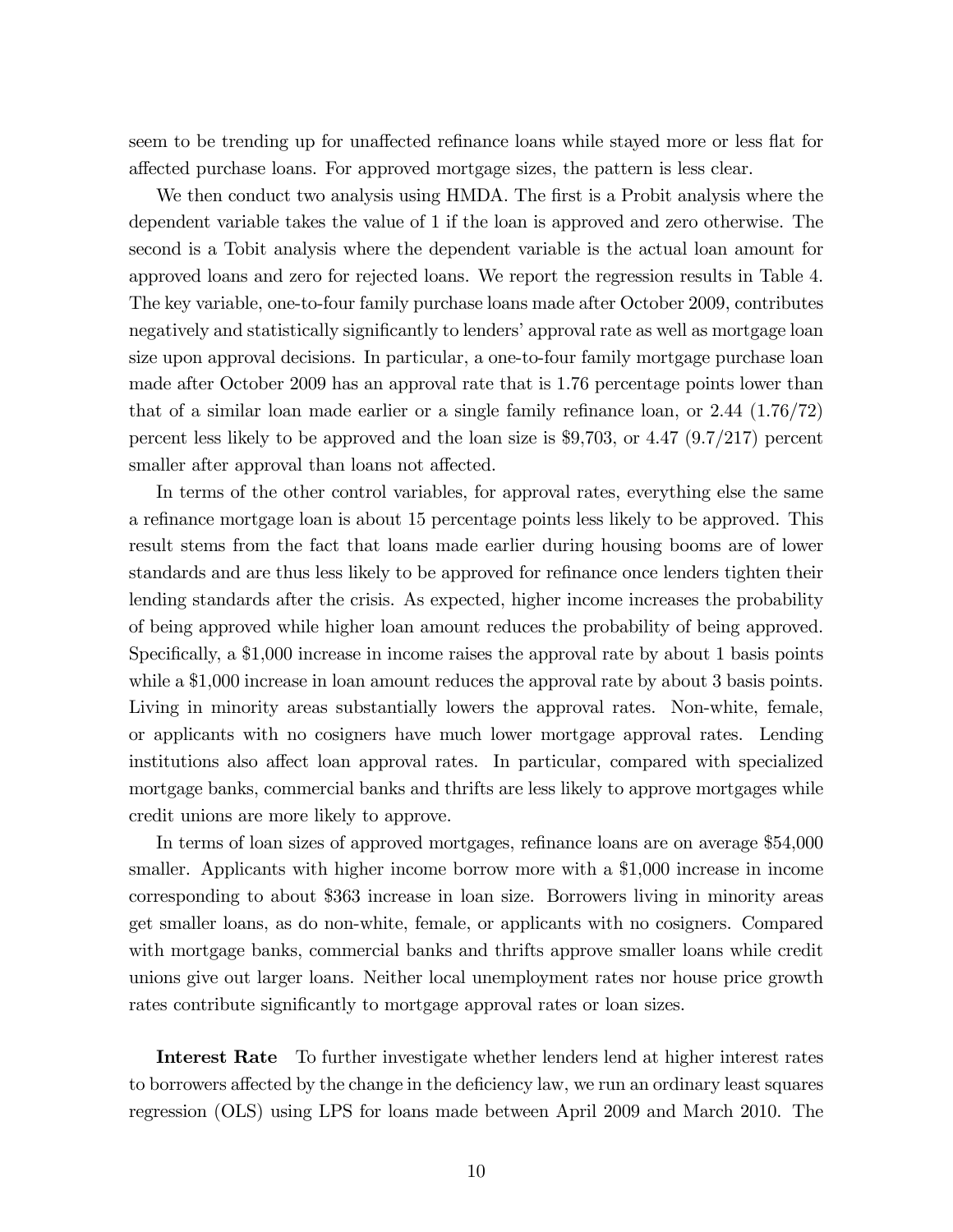results are reported in Table 5.

According to our analysis, interest rates on first lien single family primary purchase mortgage loans made after October 2009 are not statistically different from those made after October 2009 or first lien single family primary refinance mortgage loans. This could result from our earlier result that the approved first lien single family purchase loans are already of relatively higher quality and of relatively smaller sizes after October 2009.

For the other control variables, mortgage rates for refinance loans are, on average, about 11 basis points lower. An increase of 10 percentage points in mortgage loan-tovalue ratio raises the interest rate by about 3 basis points. An increase of 10 in FICO score, on the other hand, reduces the interest rate by about 2 basis points. Loans sold to private investors and loans with adjustable-rate mortgages all have lower interest rates but jumbo mortgages have much higher interest rates. Finally, areas with high local unemployment rates also face higher mortgage interest rates.

#### 4.1.3 Robustness Analysis

Approval Rate and Mortgage Loan Size To test the robustness of our results on mortgage loan approval rates and mortgage loan sizes, we conduct four additional analysis. First, we extend our sample to include loans made between October 2008 and September 2010, exactly one year before and one year after the deficiency law change. Second we use investment single property loans as well as primary single property refinance loans as control groups for the primary single property purchase loans that are affected by the law change. Third we use nonconventional primary single property purchase loans as the control group. Finally, we conduct two placebo tests, one assuming the law change occurred in April 2008 and the other assuming the law change occurred in April 2011. Loans made half a year before the assumed change date and half a year after are included. The results are reported in Table 6.

Extending the benchmark sample to include loans made one year before October 2009 and one year after strenghthens our results. Now the lenders are 5 percentage points more likely to reject a single family purchase loan made after the law change and the loan size is on average \$36,000 smaller. Including refinance loans and investment property loans together still generate the significant results that after October 1, 2009, lenders reduce their approval rates of primary single family mortgage loans by 4.1 percentage points and once approved, their loan sizes are \$9,000 smaller than before. Using nonconventional single family primary residence purchase loans as controls, the reduction in approval rates and approved mortgage loans sizes become 2.4 percentage points and \$5,000, respectively. Tests using the two placebo dates generate very different results from the benchmark. For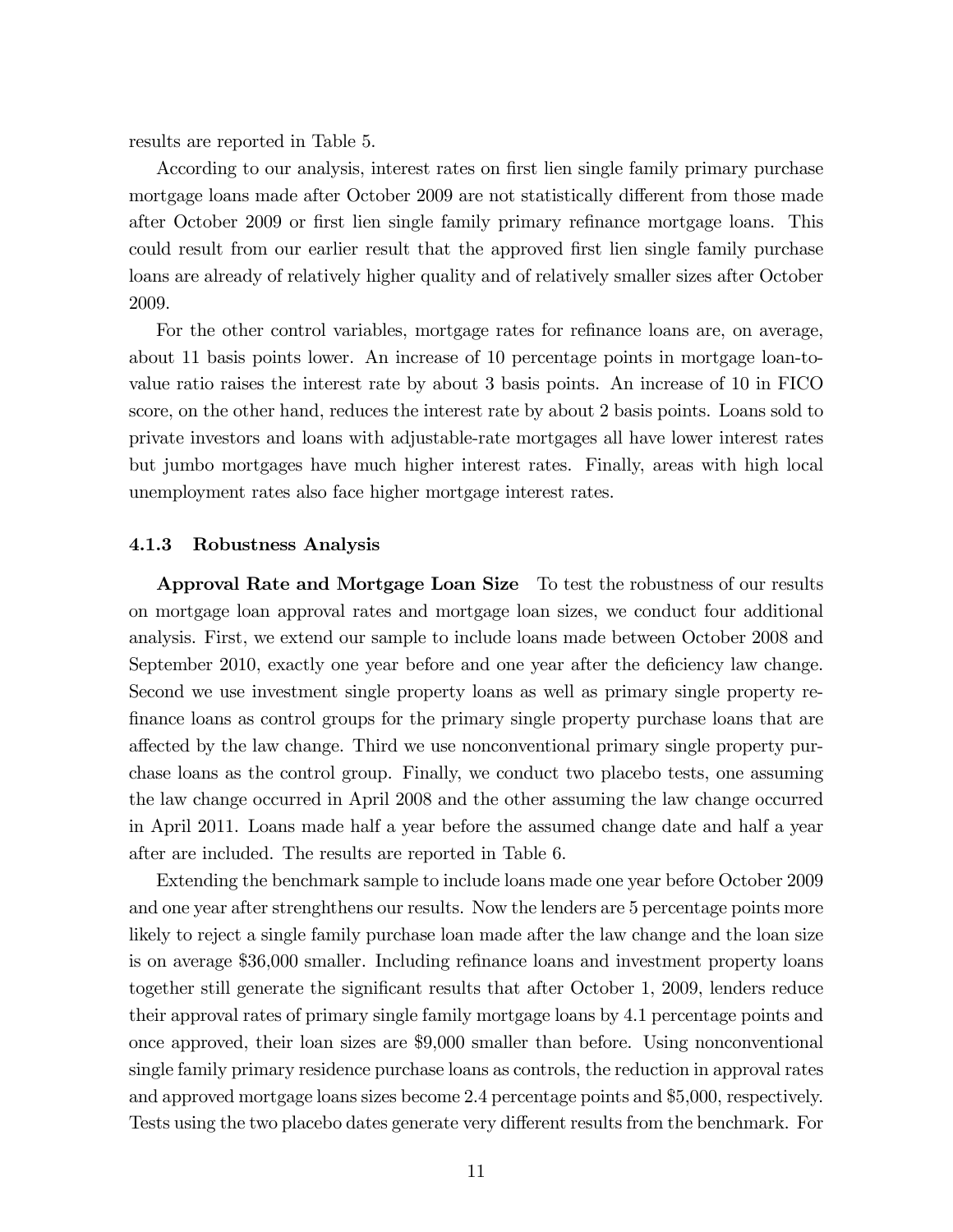the April 2008 and the April 2011 date, the coefficients are both statistically significant but have positive signs. Note that we chose the placebo test dates so that they sufficiently removed from the policy date. All these experiments confirm that after the change in the deficiency judgement law, lenders tightened their lending standards in terms of loan approval rates and loan sizes for affected borrowers.

**Mortgage Interest Rate** For mortgage interest rates, we conduct four robustness tests, extending the sample by including loans made one year before and one year after the deficiency law change, including investment properties, and including multifamily properties, and use nonconventional purchase loans as controls, respectively. The results are presented in Table 7. As can be seen, with the exception of the case of including investor properties in the control group, the coefficient of interest, single family purchase loans made after October 2009 have statistically similar mortgage interest rates as other loans in the control groups.

### 4.2 Mortgage Application

In this subsection, we investigate mortgage applicants' behavior. Theory predicts that those affected by the change in the deficiency law should postpone their application for mortgages. Using the constructed HMDA sample, we calculate by month the total number, total and average values of mortgages made for single family primary residence purchase loans versus reÖ loans made six months before and six months after October 2009. Figure 4 charts the demand in average loan sizes as deviations from its October 2009 level. As can be seen, compared with the average loan size of purchase mortgages, there is a downward trend in average refi loan sizes.

We then regress the number/amount on whether the loans are purchase or refi loans, lagged average local unemployment rates, lagged average local house price growth rates, average local income, whether minority households are more than 30 percent of the population, and separate time trends and their squares.<sup>9</sup> The regression results are reported in Table 8.

As can be seen, there does not exist a structural break for loan applications for one-to-four primary mortgage loans after October 2009 in terms of total number of mortgage applications, total dollar amount of mortgage applications, or average loan sizes. Regarding other control variables, there appear to be more people applying for refinance loans than purchase loans, reflecting the effect of low mortgage interest rates at the time. Over time, the demand for mortgages decline for total number of mortgage

 $\frac{9}{9}$ We can no longer have separate time dummies given the much smaller sample size.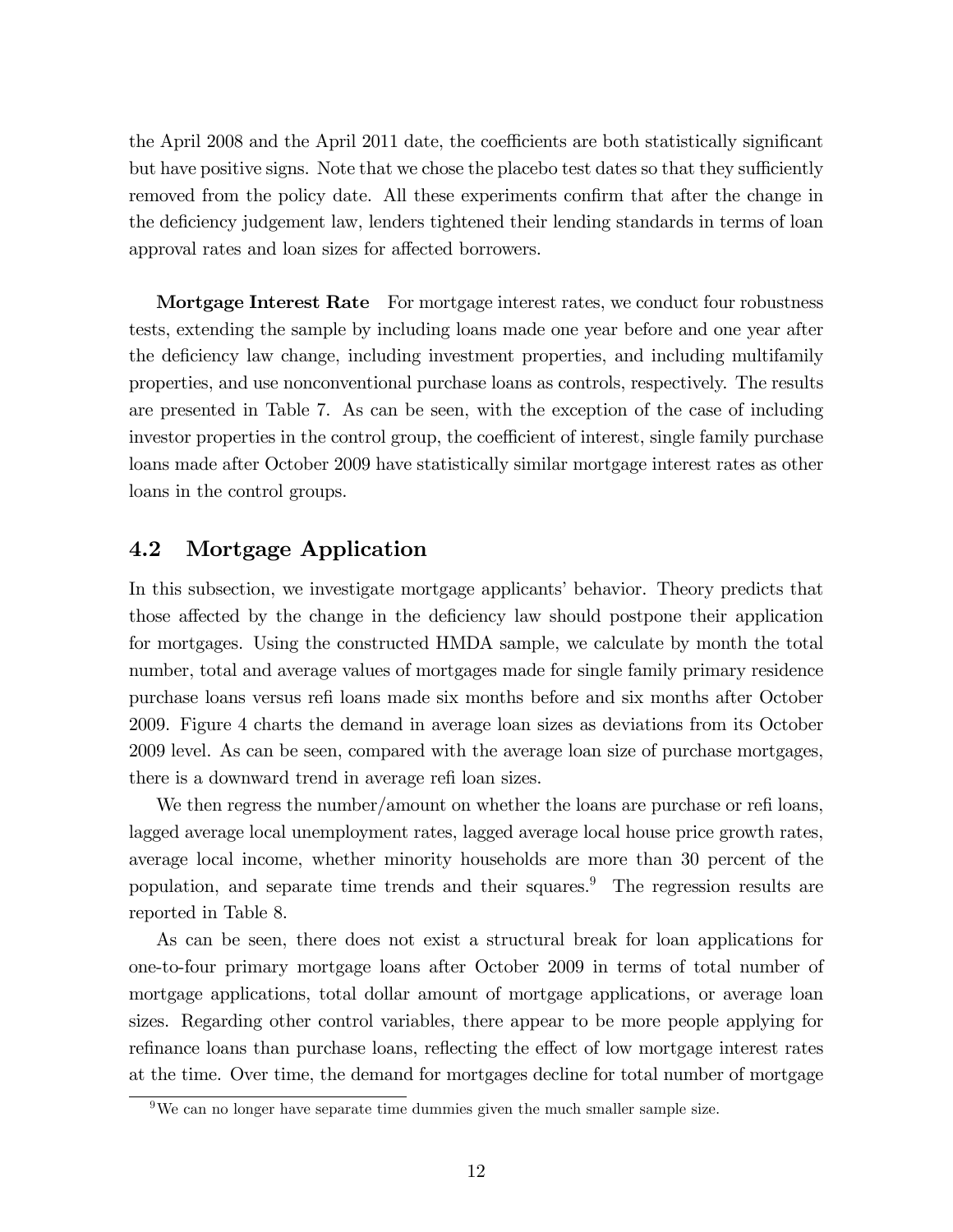applications but not total mortgage loan amount or average mortgage size. Higher average MSA(Metropolitian Statistical Area) income also increases average loan sizes at application. County dummies are also important determinants of mortgage application.

Robustness Analysis We conduct three additional robustness tests, examining loan applications made one year before and after October 2009, including investment properties in the control group, and using nonconventional single family purchase loans for primary residence as the control group. According to the results reported in Table 9, we do not detect any trend break for demand for single family primary mortgage properties after October 2009.

### 4.3 Mortgage Default and House Foreclosure

This subsection seeks to test whether single family borrowers that borrowed after October 1, 2009 are more likely to default and whether lenders are less willing to foreclose on these borrowers. We define defaults to be the first time that the loan becomes 60 days delinquent or 90 days delinquent, respectively. The foreclosure decision is defined as entering foreclosure process.

### 4.3.1 Descriptive Statistics

We use LPS for the default and foreclosure analysis. In particular, we focus on mortgage loans originated six months before and six months after the change in the deficiency judgment law in October 2009 which spans April 2009 to March 2010. The control group includes single family purchase loans made before October 2009 and single family refinance loans made during the whole sample period. We follow these mortgage loans from the time of their origination to the first time the loan becomes 60-day, 90-day delinquent, enters into foreclosure, or reaches the end of the sample period December 2012.

Table 10 reports the summary statistics for  $60+$  delinquency sample. In total, we have 352,534 observations. The monthly 60 day delinquency rate is 0.09 percent. About 63 percent of the loans are reÖnance loans and 9 percent are purchase loans made after October 1, 2009 and thus affected by the deficiency law change. The average loan age is 21 months and the median is 24 months. The mean mortgage loan-to-value ratio is 68 percent with a median of 73 percent. The interest rate averages about 5 percent. The average credit score (FICO) is 659 and median is 763, on the high end of the FICO score range of 300 and 850. Slightly over half of the loans have full documents, a small 2 percent are jumbo loans, 3 percent are sold to private investors, and about 2 percent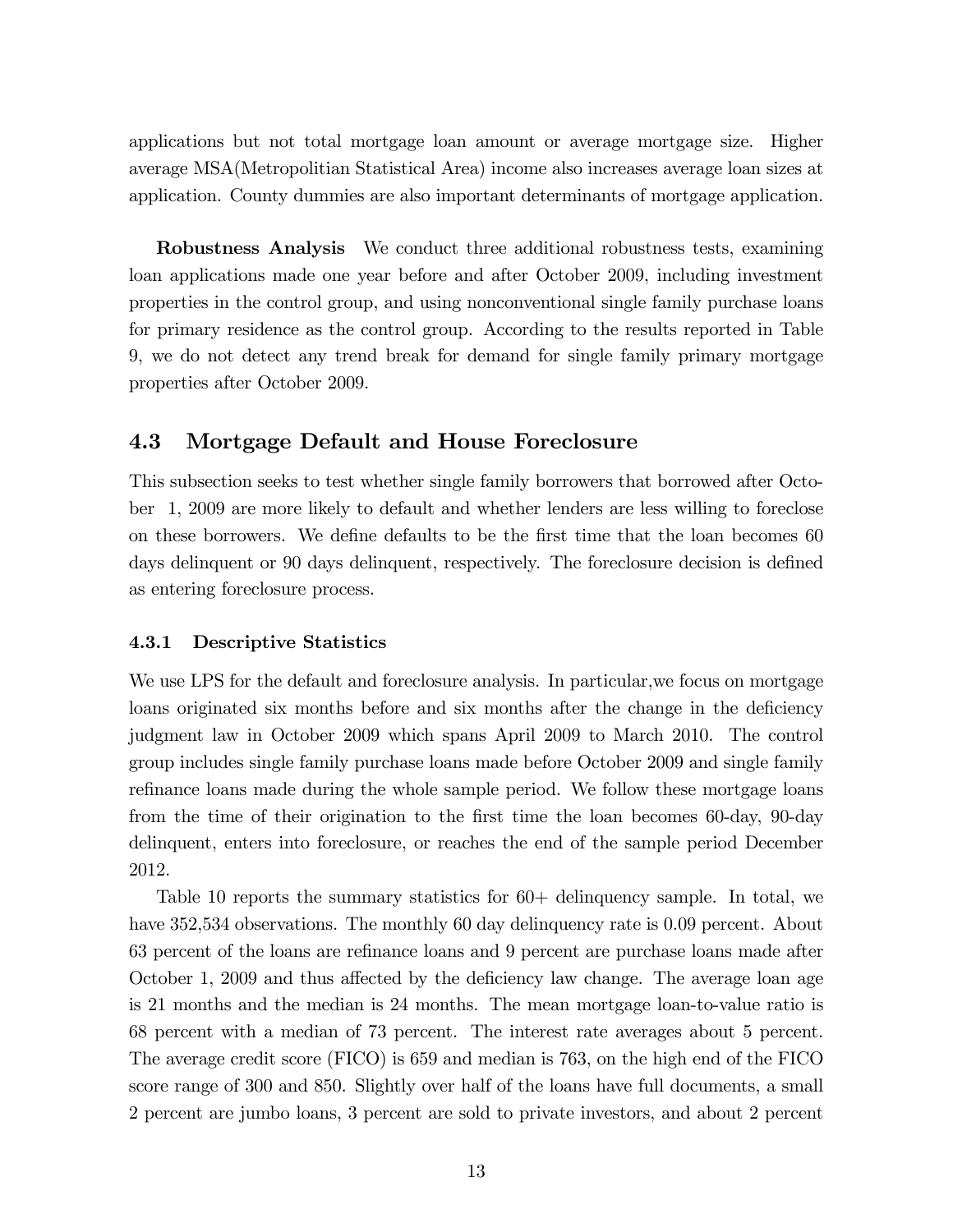are of adjustable rates. The monthly unemployment rate averages 13 percent while the monthly gross real house price growth rate averages about 1.0055 percent with large variances. The sample statistics for the 90 days delinquency and foreclosure sample are very similar except that the 90 day delinquency rate averages 0.04 percent monthly for the 90+ day delinquency sample and the foreclosure rate is 0.02 percent monthly for the foreclosure start sample. The three samples also have very similar sizes indicating that many mortgages that have become 60 days delinquent have subsequently become 90 days or more delinquent and enter into foreclosure process.

Figure 4 charts the cumulative 60 days or more mortgage delinquency rates for affected mortgage loans and non-affected mortgage loans over the sample period by loan age. The two series track each other, but no one series appears to be dominating the other. Note that the line depicting cumulative default rates for affected mortgages are choppier than that for the unaffected ones because there are much fewer affected mortgages in total and in default.

#### 4.3.2 Results

As discussed in the empirical methodologies, we run Probit regressions with the dependent variable being the binary variable that takes the value of 1 if the loan becomes delinquent or being foreclosed by the lender and 0 otherwise. We cluster standard errors at the loan level. Table 11 reports our regression results including marginal effects of each explanatory variable and its associated standard error.

The variable of interest, single family mortgage loans made after October 2009, is not statistically significant in any of the three regressions. Refinance loans are much likely to default reflecting lower lending standards when these loans were first made as purchase loans. The older the mortgage loan is, the more likely it becomes 60 days, 90 days delinquent or enters into foreclosure though the speed of the increase declines with the age. As expected, mortgage loans with high mortgage loan-to-value ratios at origination and loans with adjustable mortgage interests are more likely to become delinquent or being foreclosed. Current interest rate also contributes positively to default and foreclosure probabilities. Interestingly, having full document also increases mortgage default probability. By contrast, having high FICO scores at origination reduces default as well as foreclosure probability. County and time fixed effects are included in all three regressions.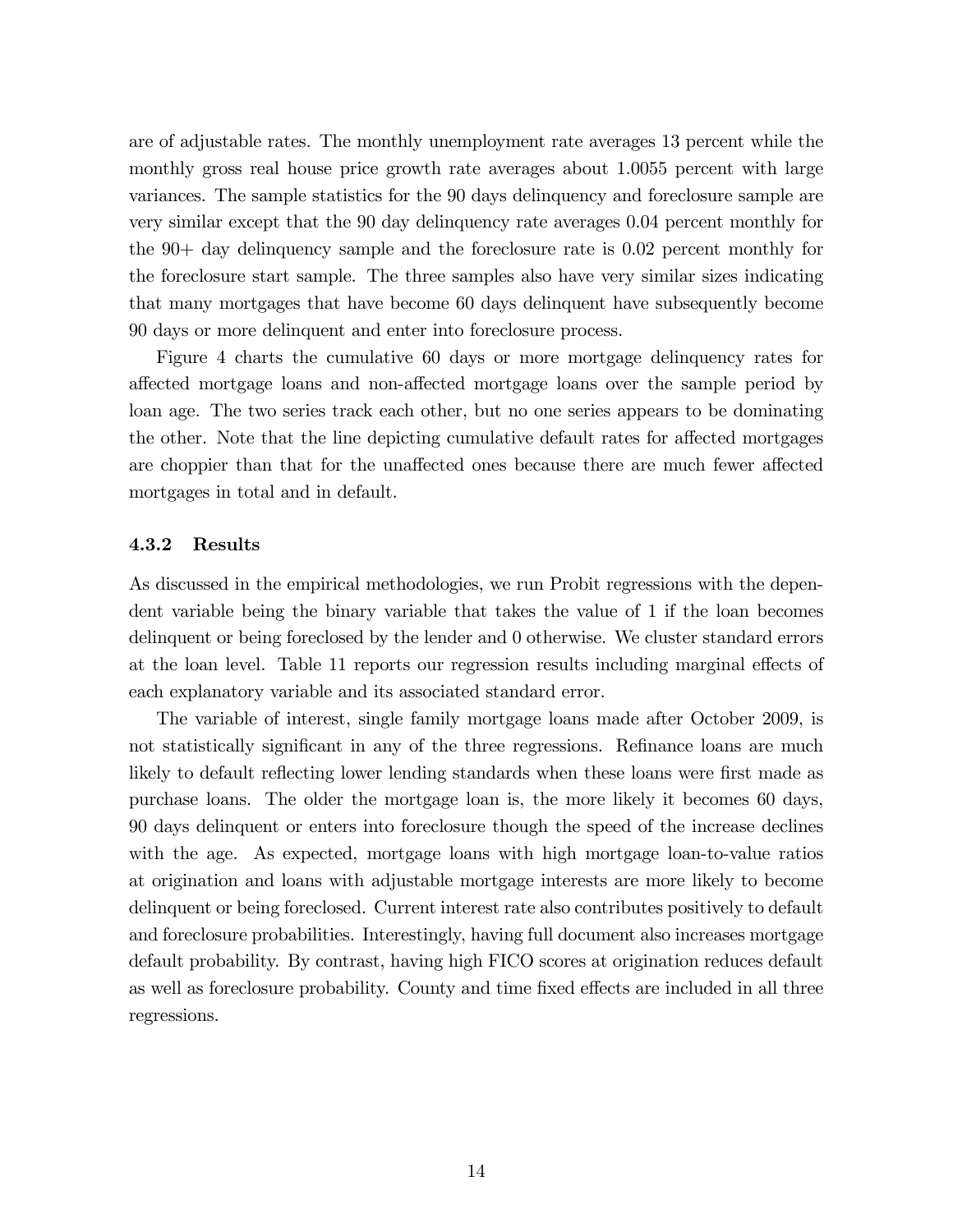#### 4.3.3 Robustness Analysis

We extend the sample to include loans made one year before or after October 2009. The results are reported in Table 12. As can be seen, the mortgage default rates are not affected by the law change. To test the hypothesis that the change of the deficiency law may have differential effect on borrowers with low home equity or high assets as theory predicts. We conduct two additional analysis. In one of the analysis, we restrict our sample to those with mortgage loan-to-value ratio to be above 90 percent.<sup>10</sup> In the other analysis, we focus on loans with house value that is above the median of all properties at the time of origination. The key coefficient of interest, single family mortgage loans made after October 2009 as well as the interaction terms, remains statistically insignificant.

# 5 Conclusion

This paper studies whether the change in deficiency judgments that affected only purchase mortgages made on single family primary residence after October 2009 in the state of Nevada had affected mortgage borrowers' default behavior, lenders' foreclosure and lending decisions, as well as general households' mortgage application behavior. In doing so, the paper makes a contribution to several strands of literature that seek to understand the relationship between real estate laws and borrower and lender behavior. In contrast to some of the existing studies, the paper does not find any significant change in affected borrowers' mortgage default and lenders' foreclosure decisions. However, it does find strong evidence that lenders have tightened their lending standards substantially both in terms of loan approval rate and loan size, though not on mortgage interest rates. It further reveals that there were no delays in mortgage applications from households.

The paper thus casts a cautionary note on using deficiency judgments as a deterrence for mortgage default or mortgage foreclosure. Further policy analysis requires more structural analysis which we pursue in a separate project.<sup>11</sup>

 $10\,\text{We estimate the current house value by applying local house price growth rates to home value at$ origination. Home equity is the difference between the current house value and mortgage balance.

 $11$ See "Consumer Bankruptcy and Mortgage Default" by Wenli Li, Costas Meghir, and Florian Oswald.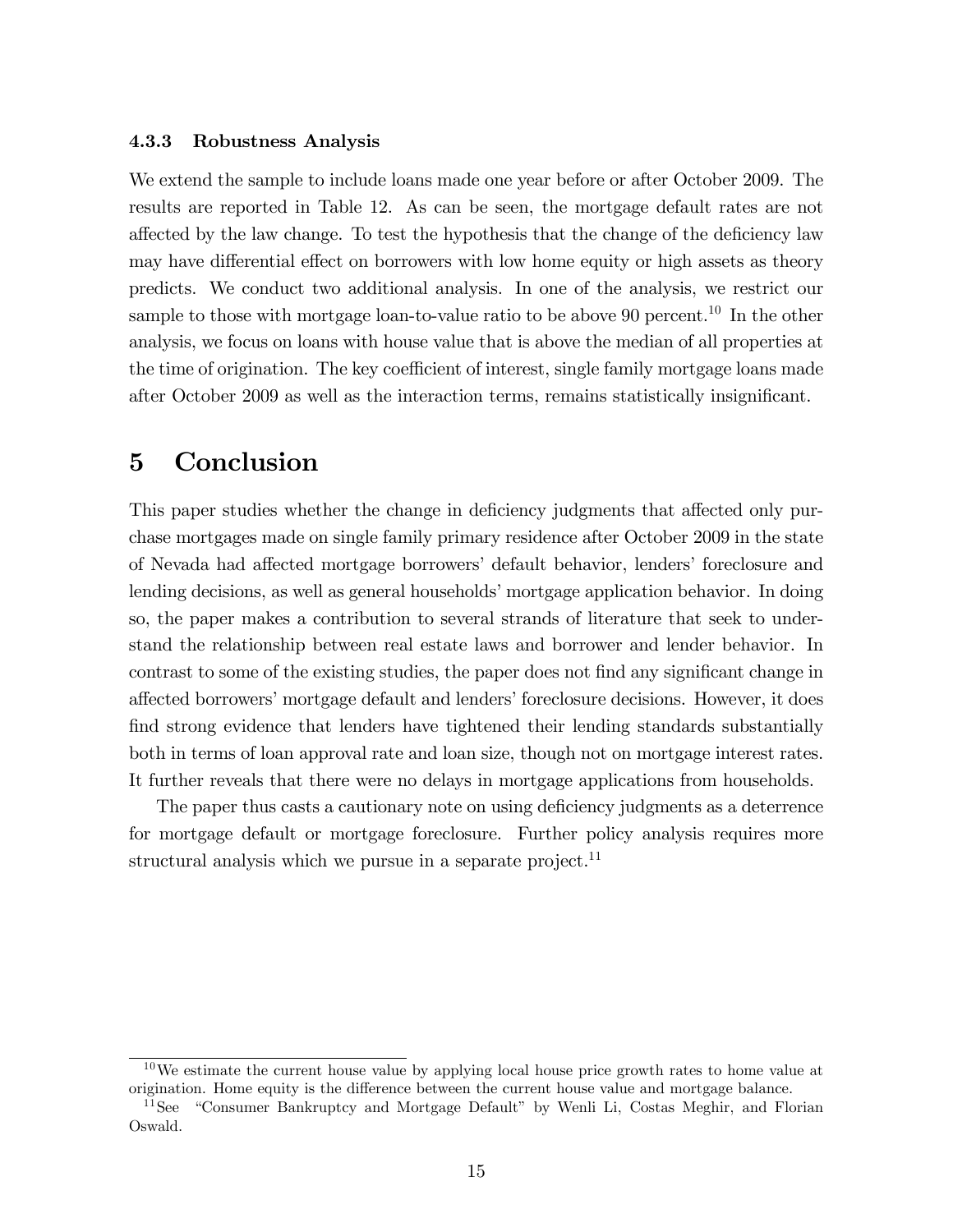

Figure 1. Deviations in Loan Approval Rates for One-to-Four Family Primary Residence Conventional Loans (deviations from 200910; Source: HMDA)



Figure 2. Deviations in Approved Loan Sizes or One-to-Four Family Primary Residence Conventional Loans (\$000,deviations from 200910; Source: HMDA)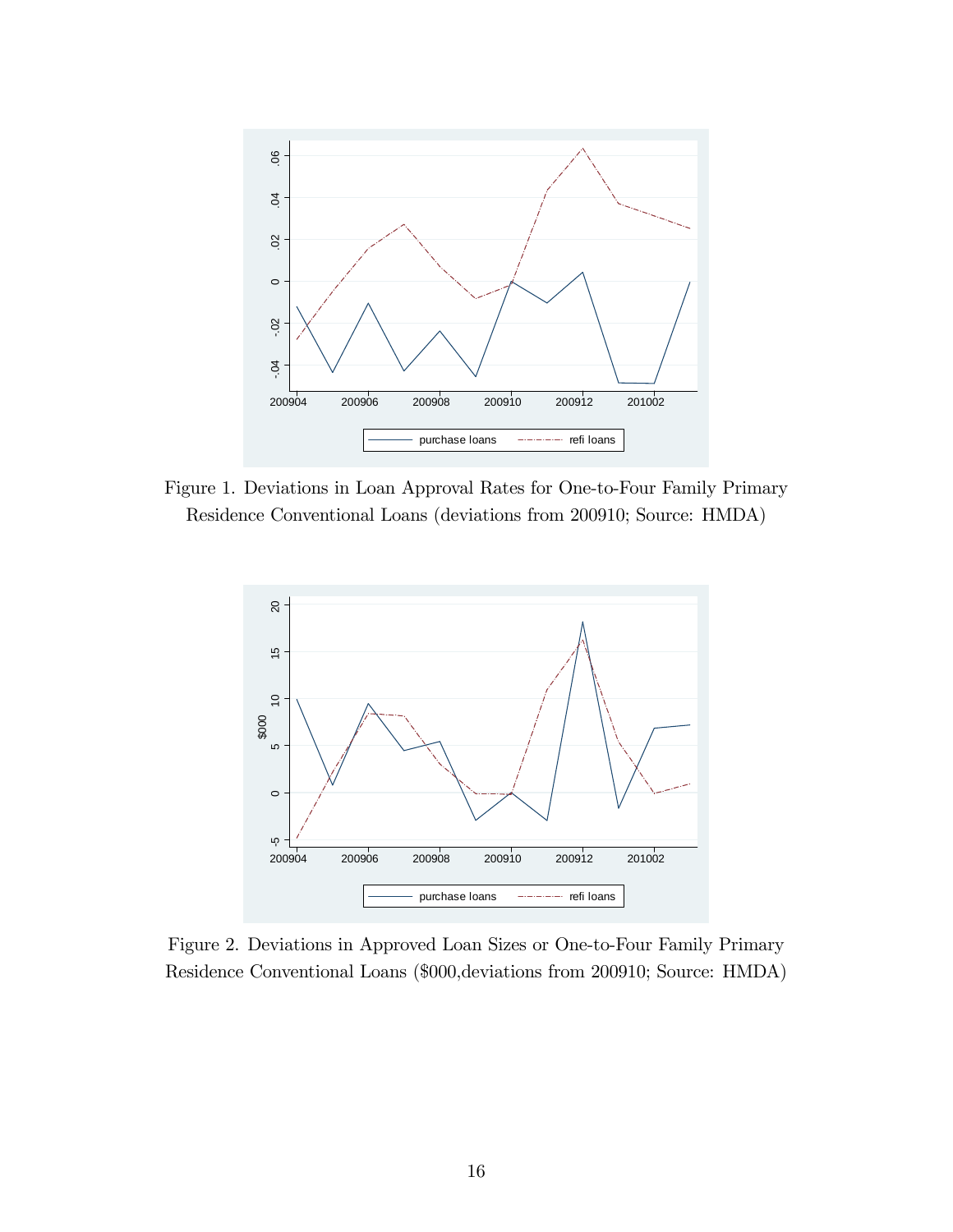

Figure 3. Mortgage Loan Applications for One-to-Four Family Primary Residence Conventional Loans (\$000, deviations from 200910; Source: HMDA)



Figure 4. Cumulative 60 Days Or More Delinquency Rates for Loans Made Six Months Before and After october 2009 (Affected loans include single family purchase loans for primary residence made after October 2009; not affected loans include single family purchase loans for primary residence before October 29 and single family refi loans for primary residence. Source: LPS Applied Analytics.)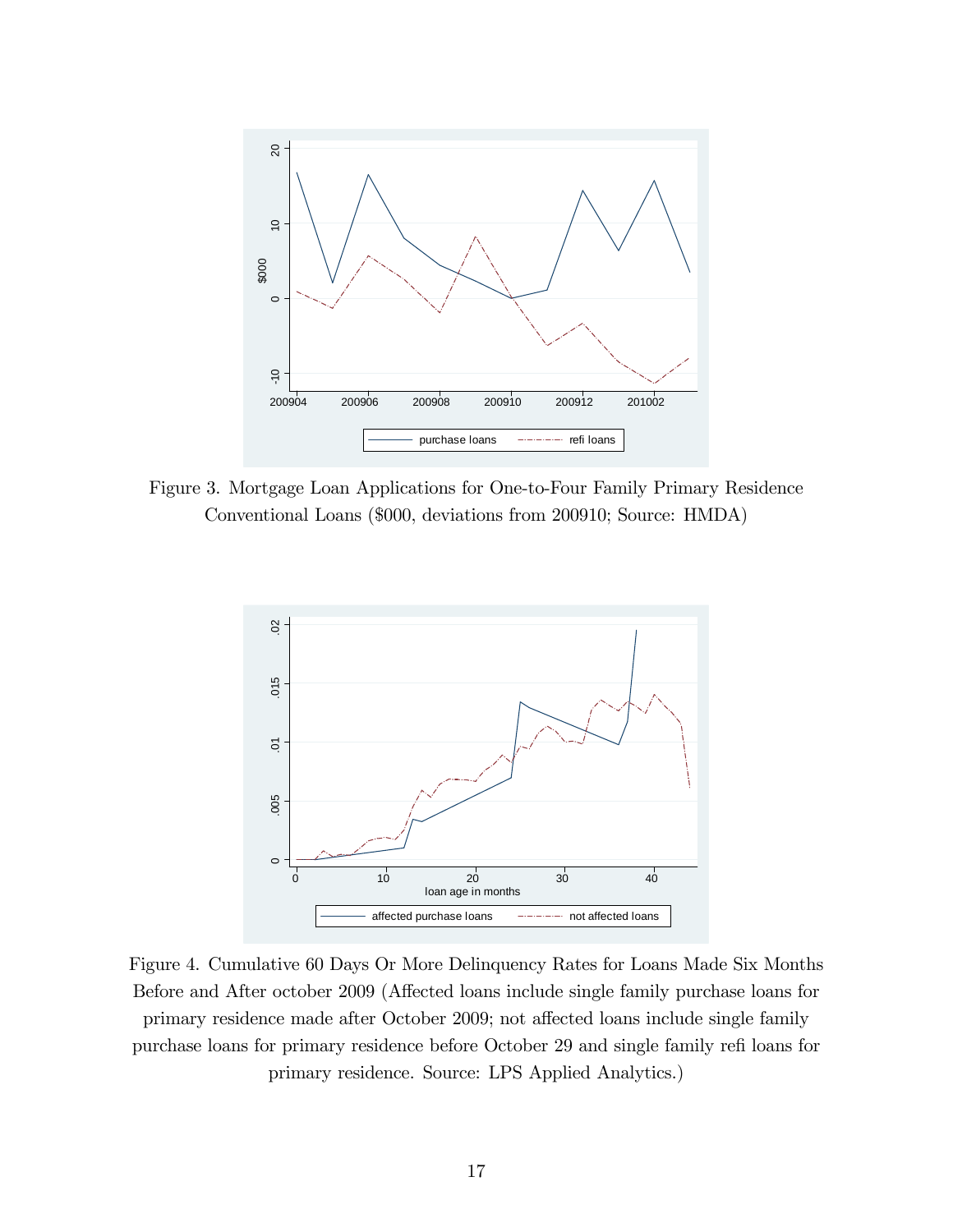Table 1. Major Nevada Foreclosure Laws Enacted in 2009

| Bill $#$      | Signed | Effective | Summary                                                         |
|---------------|--------|-----------|-----------------------------------------------------------------|
| AB 486        | 05/26  | 10/01     | Adds a provision to the escrow law that an escrow agent         |
|               |        |           | or escrow agency may be required to pay restitution to a        |
|               |        |           | person who suffered an economic loss due to a violation of      |
|               |        |           | NRS or NAC 645A.                                                |
| AB 471        | 05/28  | 10/01     | Provided that a deficiency in a payment on a mortgage,          |
|               |        |           | deed of trust or other encumbrance may be cured under           |
|               |        |           | certain circumstance before foreclosure. Providing that a       |
|               |        |           | court shall not award a deficiency judgment on the foreclosure  |
|               |        |           | of a mortgage or deed of trust under certain circumstance.      |
| AB 361        | 05/28  | 10/01     | Provides that, under certain circumstances, a unit-owner's      |
|               |        |           | association may enter the grounds of a vacant unit or a unit in |
|               |        |           | foreclosure to abate a public nuisance or maintain the exterior |
|               |        |           | of the unit.                                                    |
| SB 128        | 05/28  | 07/01     | Specifies certain reporting requirements during a foreclosure   |
|               |        |           | proceeding, and imposes a time frame of 30 days for             |
|               |        |           | reporting a foreclosure sale to the county.                     |
| AB 149        | 05/29  | 07/01     | Modifies existing foreclosure law and establishes a state       |
|               |        |           | Foreclosure Mediation Program. Foreclosure proceedings          |
|               |        |           | will be halted while borrowers pursuing mediation.              |
| <u>AB 151</u> | 05/29  | 10/01     | Requires mortgage loans to include the license number of the    |
|               |        |           | mortgage broker.                                                |
| <u>AB 152</u> | 05/29  | 07/01     | Modifies definitions and established requirements for "loan     |
|               |        |           | modification consultants," such as licensing and certain fees   |
|               |        |           | for services relating to foreclosure.                           |
| AB 140        | 06/09  | $07/01$ & | Establishes the rights and responsibilities of property owners  |
|               |        | 10/01     | and tenants during a foreclosure sale, including property       |
|               |        |           | maintenance. Imposes a \$1000 file per day for failing          |
|               |        |           | to maintain the property.                                       |

Note. For AB 140, Sections 10 and 11 ( ensure that social security numbers are redacted from the copy of the promisary note) became effective on July 1, 2009. Sections 1 to 9 inclusive became effective on October 1, 2009. Source: https://www.leg.state.nv.us/Session/75th2009/Bills/AB/AB140\_EN.pdf.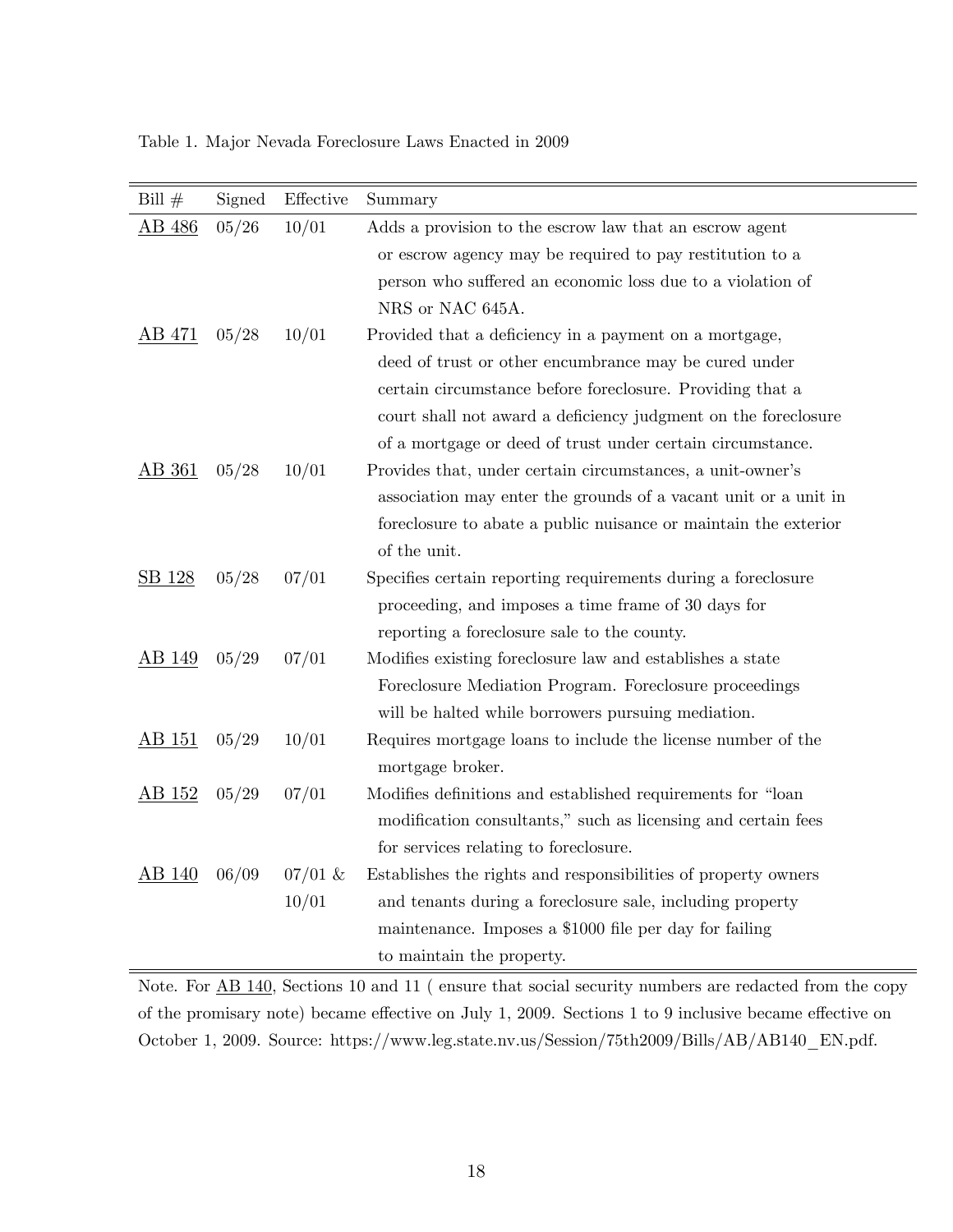Table 2. Sample Summary Statistics  $\mathcal -$  HMDA

| variable                                                   | mean      | median         | standard deviation |
|------------------------------------------------------------|-----------|----------------|--------------------|
| approval $\mathrm{rate}^*$                                 | 0.7117    | $\mathbf{1}$   | 0.4529             |
| refinanced mortgage loans*                                 | 0.6860    | $\mathbf{1}$   | 0.4641             |
| loans affected by law changes*                             | 0.1409    | $\overline{0}$ | 0.2831             |
| $f$ emale $*$                                              | 0.2747    | $\overline{0}$ | 0.4463             |
| gender unknown <sup>*</sup>                                | 0.0671    | $\Omega$       | 0.2502             |
| race: $\ensuremath{\text{black}}^*$                        | 0.0227    | $\overline{0}$ | 0.1490             |
| race: non-white and non-black*                             | 0.00908   | $\overline{0}$ | 0.2873             |
| race: unknown <sup>*</sup>                                 | 0.1127    | $\overline{0}$ | 0.3162             |
| no cosigner*                                               | 0.4707    | $\overline{0}$ | 0.4991             |
| income (\$ thousands)                                      | 105       | 73             | 191                |
| loan amount $($$ thousands)                                | 217       | 179            | 198                |
| living in area with $30\%$ or more minorities <sup>*</sup> | 0.0257    | $\overline{0}$ | 0.1581             |
| lender: commercial bank and their subsidiaries*            | 0.6667    | $\mathbf{1}$   | 0.4714             |
| lender: independent mortgage banks*                        | 0.1911    | $\overline{0}$ | 0.3932             |
| lender: thrifts*                                           | 0.0860    | $\theta$       | 0.2804             |
| lender: credit unions*                                     | 0.0542    | $\overline{0}$ | 0.2264             |
| lagged local unemployment rate $(\%)$                      | 12.0379   | 12.1000        | 1.5494             |
| lagged net local house price growth rate                   | $-0.0032$ | $-0.0027$      | 0.0183             |
| Total number of observations                               | 35,008    |                |                    |

Note. Mortgage loans for owner-occupied primary housing originated between April 2009 and April 2010.  $*$  indicates dummy variables.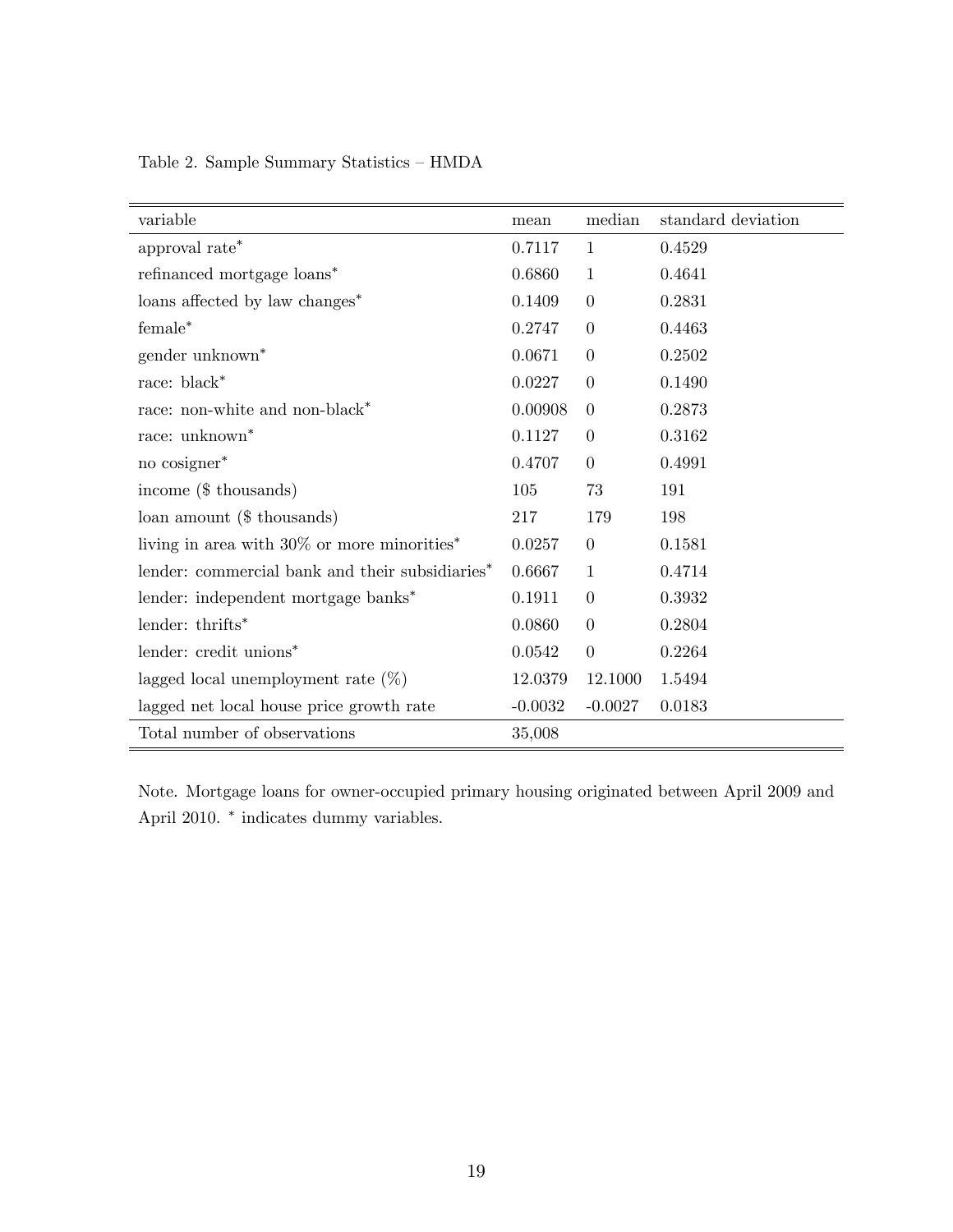Table 3. Sample Summary Statistics  $\hbox{--}\, \text{LPS}$ 

| variable                                        | mean      | median         | standard deviation |
|-------------------------------------------------|-----------|----------------|--------------------|
| refinance mortgage loans*                       | 0.4780    | $\overline{0}$ | 0.4995             |
| loans affected by the law change <sup>*</sup>   | 0.0378    | $\overline{0}$ | 0.1906             |
| current interest rate                           | 4.9765    | 4.8750         | 0.4532             |
| mortgage loan-to-value ratio at origination     | 66.1604   | 70.3500        | 22.4217            |
| FICO at origination                             | 715       | 771            | 185                |
| full document <sup>*</sup>                      | 0.4059    | $\overline{0}$ | 0.4910             |
| jumbo loan*                                     | 0.0198    | $\overline{0}$ | 0.1392             |
| loan sold to private investor <sup>*</sup>      | 0.1844    | $\overline{0}$ | 0.3878             |
| adjustable-rate mortgage*                       | 0.0179    | $\theta$       | 0.1328             |
| lagged local unemployment rate                  | 12.2901   | 12.6000        | 1.7665             |
| lagged gross local real house price growth rate | $-0.0015$ | $-0.0076$      | 0.1174             |
| Total number of mortgage loans                  | 13,478    |                |                    |

Note. Purchase or refinance loans for owner-occupied single family housing originated between April 2009 and April 2010. These loans are not government guaranteed.  $*$  indicates dummy variables.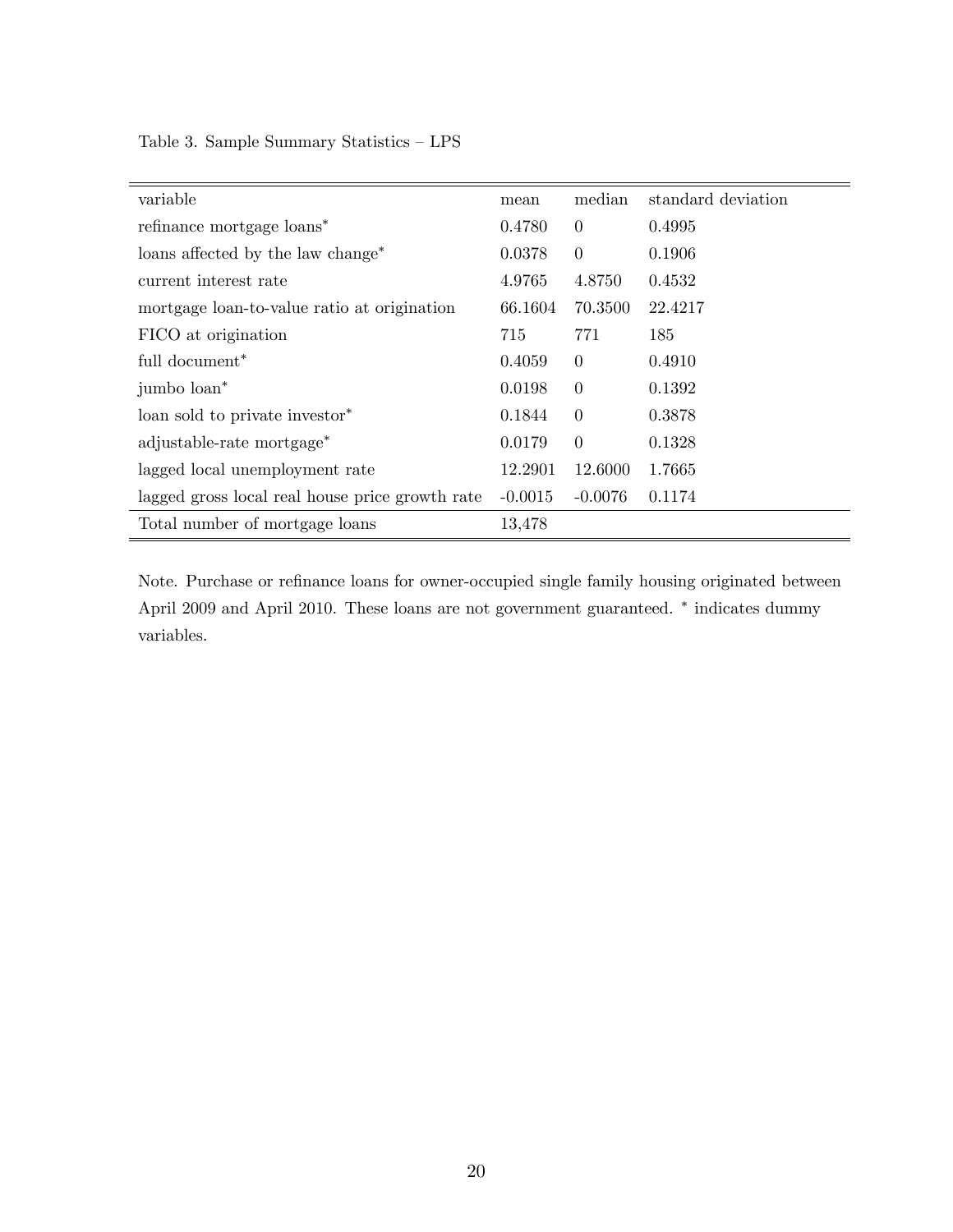|                                      |                           |            | Mortgage loan size (Tobit)         |          |  |
|--------------------------------------|---------------------------|------------|------------------------------------|----------|--|
|                                      | Mortgage Approval         |            |                                    |          |  |
|                                      | (Probit, Marginal Effect) |            |                                    |          |  |
| variable                             | marginal effs             | s.e.       | coefficient                        | s.e.     |  |
| purchase loans made after reform     | $-0.0176***$              | 0.0718     | $-9.7027***$                       | 1.7957   |  |
| refinance loan                       | $-0.1480***$              | 0.0041     | $-54.2885***$                      | 3.4139   |  |
| income at origination (\$ thousands) | $1.34e-04***$             | $2.34e-05$ | $0.3633^{***}\,$                   | 0.0161   |  |
| loan amount $($$ thousands)          | $-2.52e-04***$            | $2.45e-05$ |                                    |          |  |
| MSA with over 30% minorities         | $-0.2468^{***}\,$         | 0.0046     | $-131.8096^{***}\,$                | 3.3272   |  |
| being black                          | $-0.1181***$              | 0.0063     | $-47.1998***$                      | 2.5399   |  |
| being non-white and non-black        | $-0.0607***$              | 0.0044     | $-23.6160***$                      | 1.3324   |  |
| race unknown                         | $-0.0903***$              | 0.0022     | $-28.8026***$                      | 2.8364   |  |
| female                               | $-0.0168*$                | 0.0081     | $-17.7182***$                      | 3.6263   |  |
| gender unknown                       | $0.0321***$               | 0.0075     | $25.3257^{\ast\ast\ast}$           | 4.6304   |  |
| no cosigner                          | $-0.0591***$              | 0.0023     | $\textbf{-36.1738}^{\ast\ast\ast}$ | 1.9821   |  |
| lender: commercial bank              | $-0.0868***$              | 0.0074     | $-23.4369^{\ast\ast\ast}$          | 2.3646   |  |
| lender: thrift                       | $-0.0115***$              | 0.0109     | $-8.9440***$                       | 2.6794   |  |
| lender: credit union                 | $0.0749***$               | 0.0110     | $3.3887***$                        | 2.4575   |  |
| lagged monthly unemployment rate     | 0.0297                    | 0.0578     | 5.4625                             | 3.3684   |  |
| lagged hpi growth rate               | 0.0472                    | 0.2269     | 66.3319                            | 110.8624 |  |
| linear county time trends            | yes                       |            | yes                                |          |  |
| county fixed effects                 | yes                       |            | yes                                |          |  |
| time fixed effects                   | yes                       |            | yes                                |          |  |
| Pseudo R-squared                     | 0.0563                    |            | 0.0151                             |          |  |
| number of observations               | 35,008                    |            | 35,008                             |          |  |

Table 4. Mortgage Lending: Approval Rates and Loan Size  $-$  Benchmark (HMDA)

Note.  $*$  indicates statistical significance at 10 percent level,  $**$  at 5 percent level, and  $***$  at 1 percent level.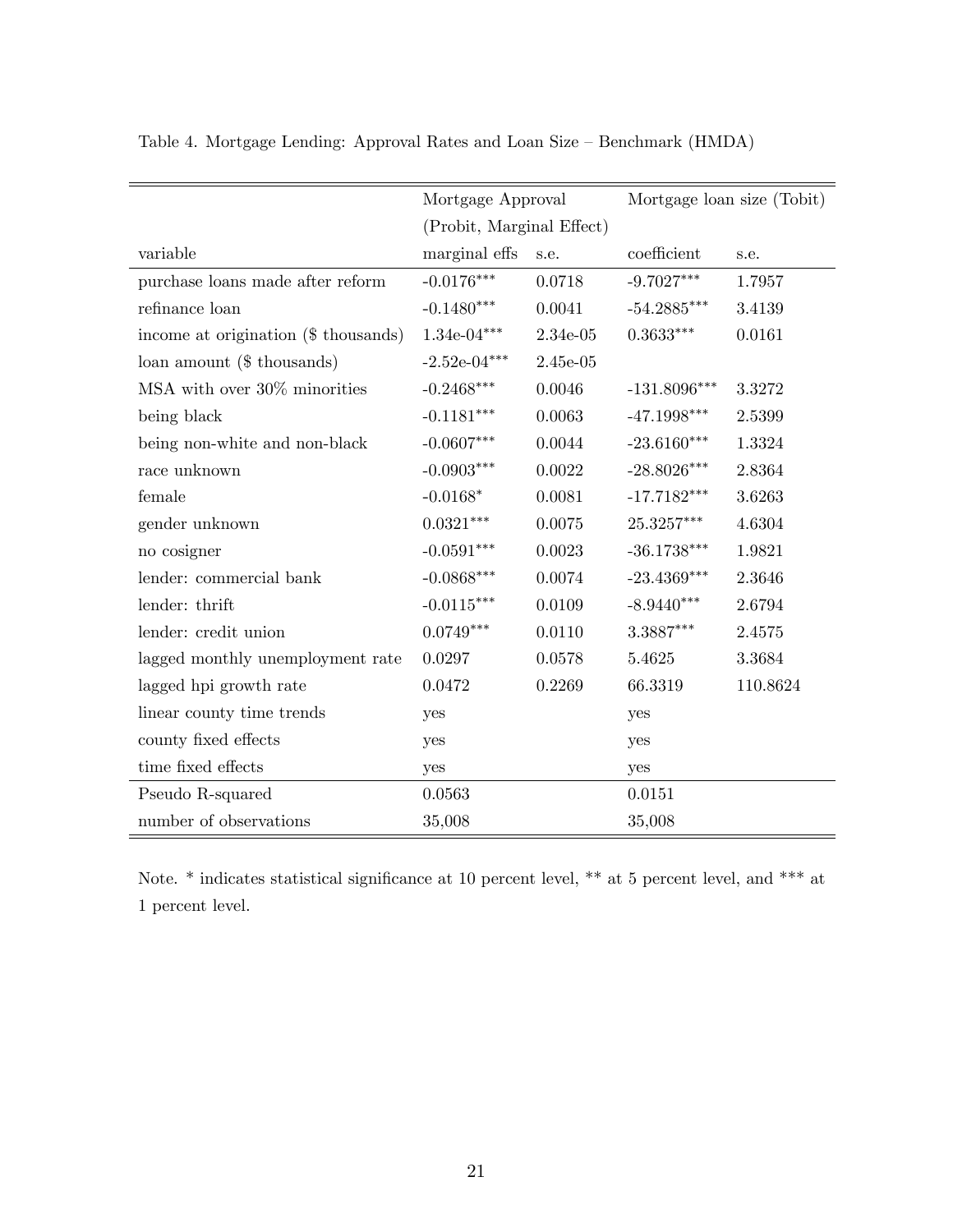|                                    | interest rate at origination |        |  |
|------------------------------------|------------------------------|--------|--|
| variable                           | coefficient                  | s.e.   |  |
| purchase loan made after reform    | $-0.0263$                    | 0.0264 |  |
| refinance loan                     | $-0.1053***$                 | 0.0100 |  |
| loan-to-value ratio at origination | $0.0025***$                  | 0.0002 |  |
| FICO score at origination          | $-0.0018***$                 | 0.0001 |  |
| full document                      | 0.0126                       | 0.0104 |  |
| private investor                   | $-0.0600***$                 | 0.0135 |  |
| jumbo mortgage                     | $0.4269***$                  | 0.0645 |  |
| adjustable rate mortgage           | $-0.7500***$                 | 0.0387 |  |
| lagged monthly unemployment rate   | $0.0466$ ***                 | 0.0150 |  |
| lagged real hpi growth rate        | 0.0306                       | 0.0344 |  |
| linear county time trend           | yes                          |        |  |
| county fixed effects               | yes                          |        |  |
| time fixed effects                 | yes                          |        |  |
| R-squared                          | 0.1858                       |        |  |
| number of observations             | 13,478                       |        |  |

Table 5. Mortgage Lending: Interest Rate – Benchmark (LPS)

Note. \* indicates statistical significance at 10 percent level, \*\* at 5 percent level, and \*\*\* at 1 percent level.

Table 6. Mortgage Lending: Approval Rates and Loan Size – Robustness Analysis (HMDA)

|                                                | loan approval rate |        | $\alpha$ loan size $(\text{\$})$ |        |
|------------------------------------------------|--------------------|--------|----------------------------------|--------|
|                                                | coefficient        | s.d.   | coefficient                      | s.d.   |
| loans originated: $200810 - 201009$            | $-0.0530***$       | 0.0092 | $-35.7594***$                    | 4.0883 |
| include investment loans                       | $-0.0414***$       | 0.0059 | $-8.8168***$                     | 1.7057 |
| conventional vs nonconventional purchase loans | $-0.0238***$       | 0.0046 | $-4.6432***$                     | 1.7388 |
| placebo law change date: April 2008            | $0.0441***$        | 0.0086 | 24.4289***                       | 4.8536 |
| placebo law change date: April 2011            | $0.0709***$        | 0.0099 | $26.0907***$                     | 5.5897 |

Note.  $*$  indicates statistical significance at 10 percent level,  $**$  at 5 percent level, and  $***$  at 1 percent level.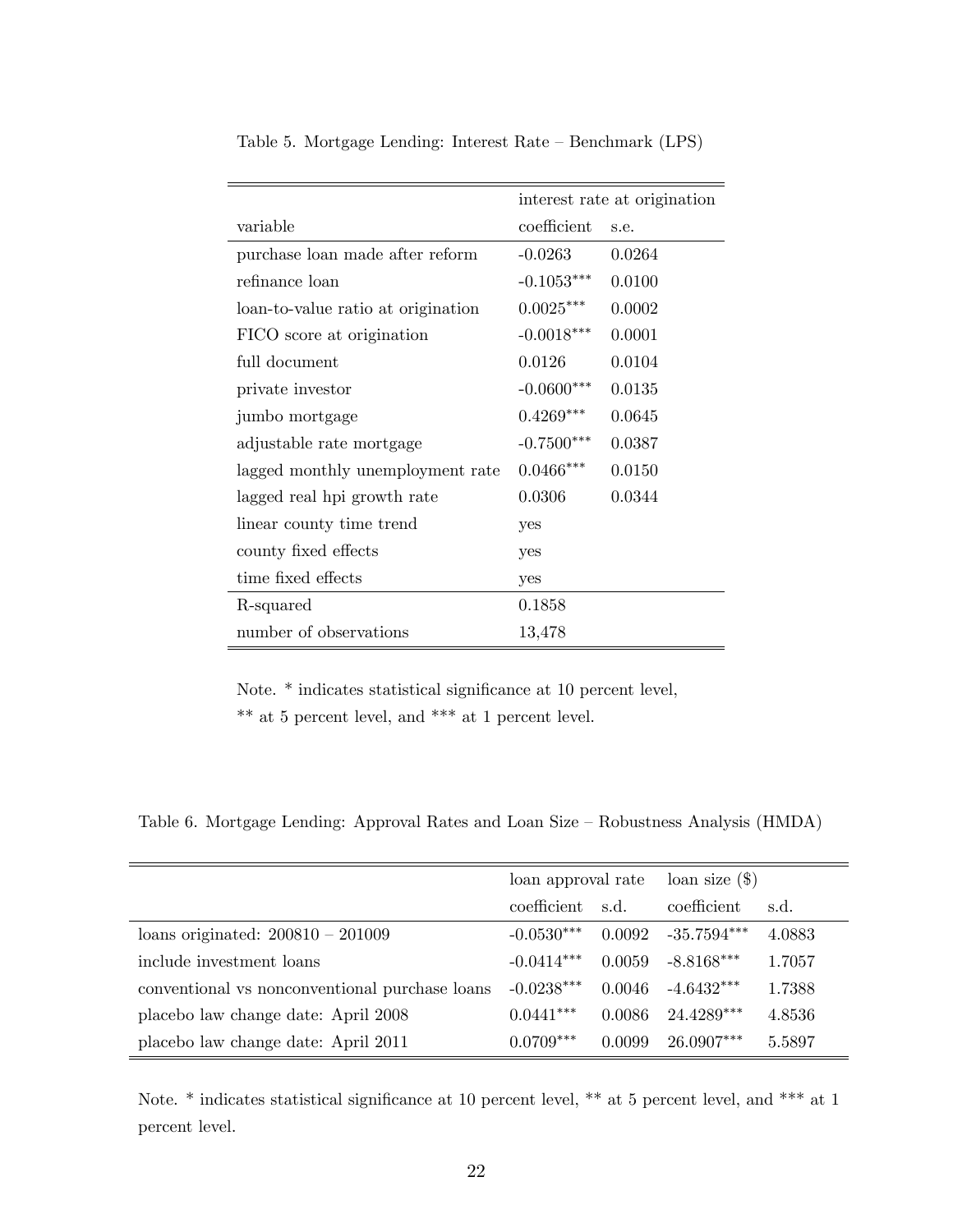| Sample                                         | mortgage rate $(\%)$ |        |  |  |
|------------------------------------------------|----------------------|--------|--|--|
|                                                | coefficient s.d.     |        |  |  |
| loans originated: 200810 - 201009              | $-0.0091$            | 0.0217 |  |  |
| include investment properties                  | $-0.1204***$         | 0.0192 |  |  |
| include multifamily properties                 | $-0.0097$            | 0.0184 |  |  |
| conventional vs nonconventional purchase loans | $-0.0236$            | 0.0168 |  |  |

Table 7. Mortgage Lending: Interest Rate – Robustness Analysis (Static LPS)

Note.  $*$  indicates statistical significance at 10 percent level,  $**$  at 5 percent level, and  $\mathrm{***}$  at 1 percent level.

Table 8. Mortgage Applications – Benchmark (HMDA)

|                                  | $#$ loan applications |         | loan amount $(\$1000)$ |          | Average loan size |        |
|----------------------------------|-----------------------|---------|------------------------|----------|-------------------|--------|
| variable                         | coefficient           | s.e.    | coefficient            | s.e.     | coefficient       | s.e.   |
| purchase loans made after reform | 35.9650               | 22.2631 | 9038.04                | 5499.25  | 0.5473            | 6.5978 |
| refinance loans                  | $101.44***$           | 16.70   | 25394***               | 4125.15  | 18.3825***        | 4.9492 |
| average income of the MSA        | $-0.1628$             | 0.2918  | $-30.5580$             | 72.0755  | $1.0608***$       | 0.0865 |
| MSA with over 30\% minorities    | $-453.12$             | 530.82  | $-137326.8$            | 131118.7 | 116.15            | 157.31 |
| lagged unemployment rate         | $-12.7225$            | 9.6513  | $-3100.375$            | 2383.972 | $-5.6564**$       | 2.8601 |
| lagged house price growth rate   | $-45.5819$            | 127.337 | $-9200.426$            | 31453.61 | 3.6573            | 37.737 |
| time trend                       | $-69.86*$             | 41.23   | $-15942.68$            | 10183.51 | $-4.3822$         | 12.218 |
| time trend squared               | 0.9478                | 0.6239  | 215.5841               | 154.11   | 0.0657            | 0.1849 |
| county dummies included          | yes                   |         | yes                    |          | yes               |        |
| Adjusted R-squared               | 0.8363                |         | 0.8115                 |          | 0.7103            |        |
| number of observations           | 325                   |         | 325                    |          | 325               |        |

Note. \* indicates statistical significance at 10 percent level, \*\* at 5 percent level, and \*\*\* at 1 percent level.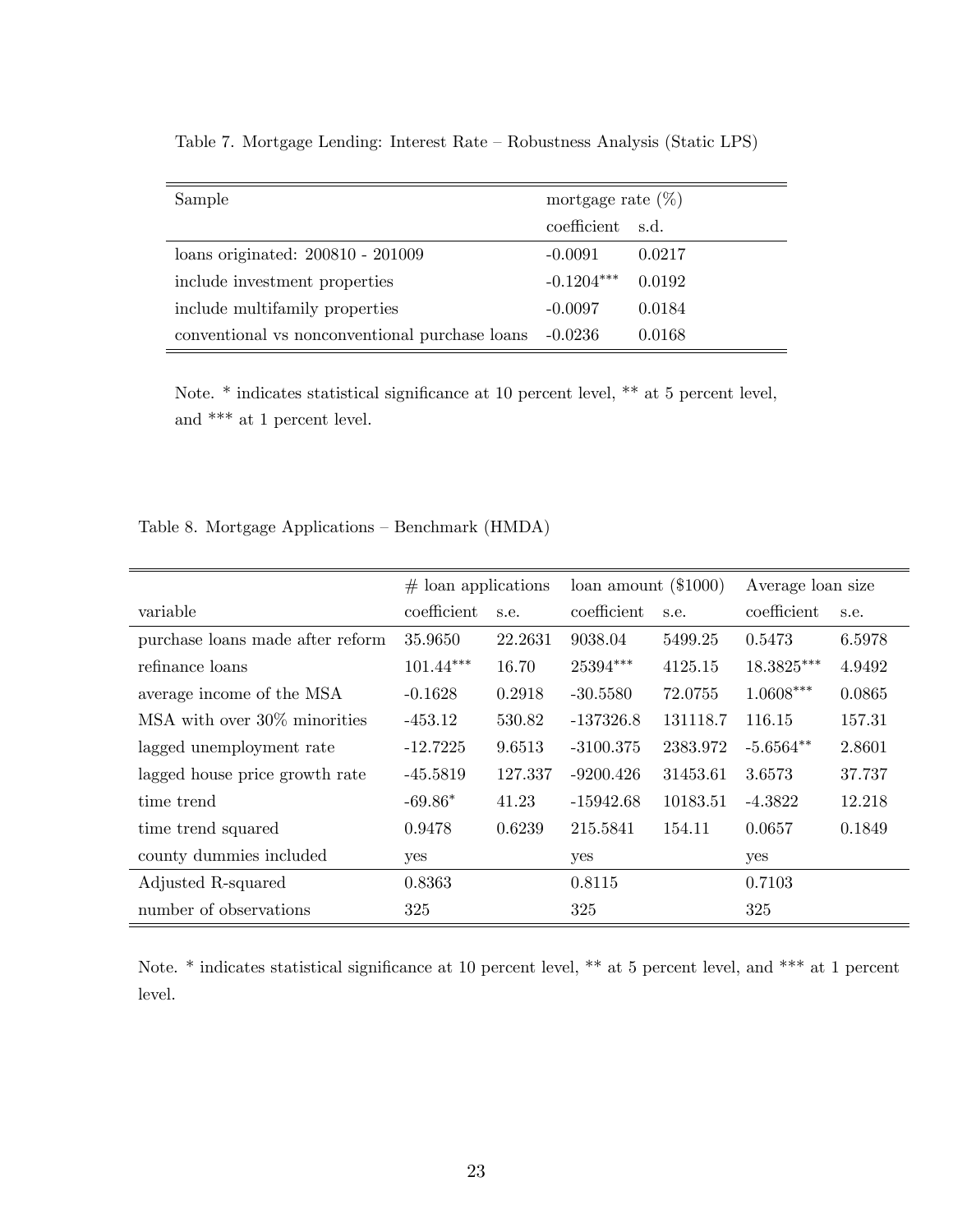Table 9. Mortgage Applications – Robustness Analysis (HMDA)

|                                     | $#$ loan applications |         | loan amount $(\$1000)$ |         | Average loan size |        |
|-------------------------------------|-----------------------|---------|------------------------|---------|-------------------|--------|
| sample                              | coefficient           | s.e.    | coefficient            | s.e.    | coefficient       | s.e.   |
| loan application: $200810 - 201009$ | 7.0772                | 14.7954 | 2125.01                | 3614.89 | 2.6299            | 5.1689 |
| include investment properties       | 16.6061               | 23.6911 | 4372.19                | 5715.32 | $-0.0193$         | 8.4571 |
| conventional vs nonconventional     | $-11.0204$            | 42.7198 | -1291.89               | 6380.23 | $-2.2505$         | 5.6399 |
| purchase loans                      |                       |         |                        |         |                   |        |

Note. \* indicates statistical significance at 10 percent level, \*\* at 5 percent level, and \*\*\* at 1 percent level.

Table 10. Sample Summary Statistics (Dynamic LPS)

| variable                                      | mean    | median         | standard deviation |
|-----------------------------------------------|---------|----------------|--------------------|
| 60 days mortgage delinquency sample           |         |                |                    |
| 60 day mortgage delinquency rate              | 0.00085 | $\theta$       | 0.0292             |
| refi mortgage <sup>*</sup>                    | 0.6343  | $\mathbf{1}$   | 0.4816             |
| loans affected by the law change <sup>*</sup> | 0.0864  | $\theta$       | 0.2809             |
| age of the loan (months)                      | 20.8970 | 24             | 11.6881            |
| mortgage loan-to-value ratio at origination   | 67.8118 | 72.5500        | 17.9809            |
| current interest rate                         | 4.9599  | 4.8750         | 0.4639             |
| FICO at origination                           | 659     | 763            | 262                |
| full document <sup>*</sup>                    | 0.5254  | $\mathbf{1}$   | 0.4994             |
| jumbo loan <sup>*</sup>                       | 0.0193  | $\theta$       | 0.1373             |
| loan sold to private investor <sup>*</sup>    | 0.0294  | $\theta$       | 0.1688             |
| adjustable-rate mortgage*                     | 0.0168  | $\overline{0}$ | 0.1283             |
| lagged local unemployment rate                | 12.8817 | 13.1000        | 1.7947             |
| lagged local house price growth rate          | 0.0049  | $-0.0044$      | 0.1386             |
| Total number of observations                  | 352,534 |                |                    |

Note. Purchase loans for owner-occupied housing originated between April 2009 and March 2010 excluding October 2009 and followed until the loan first becomes 60 days delinquent or the end of the sample period, December 2012. These loans are not government guaranteed and with no private mortgage insurance. \*indicates dummy variables.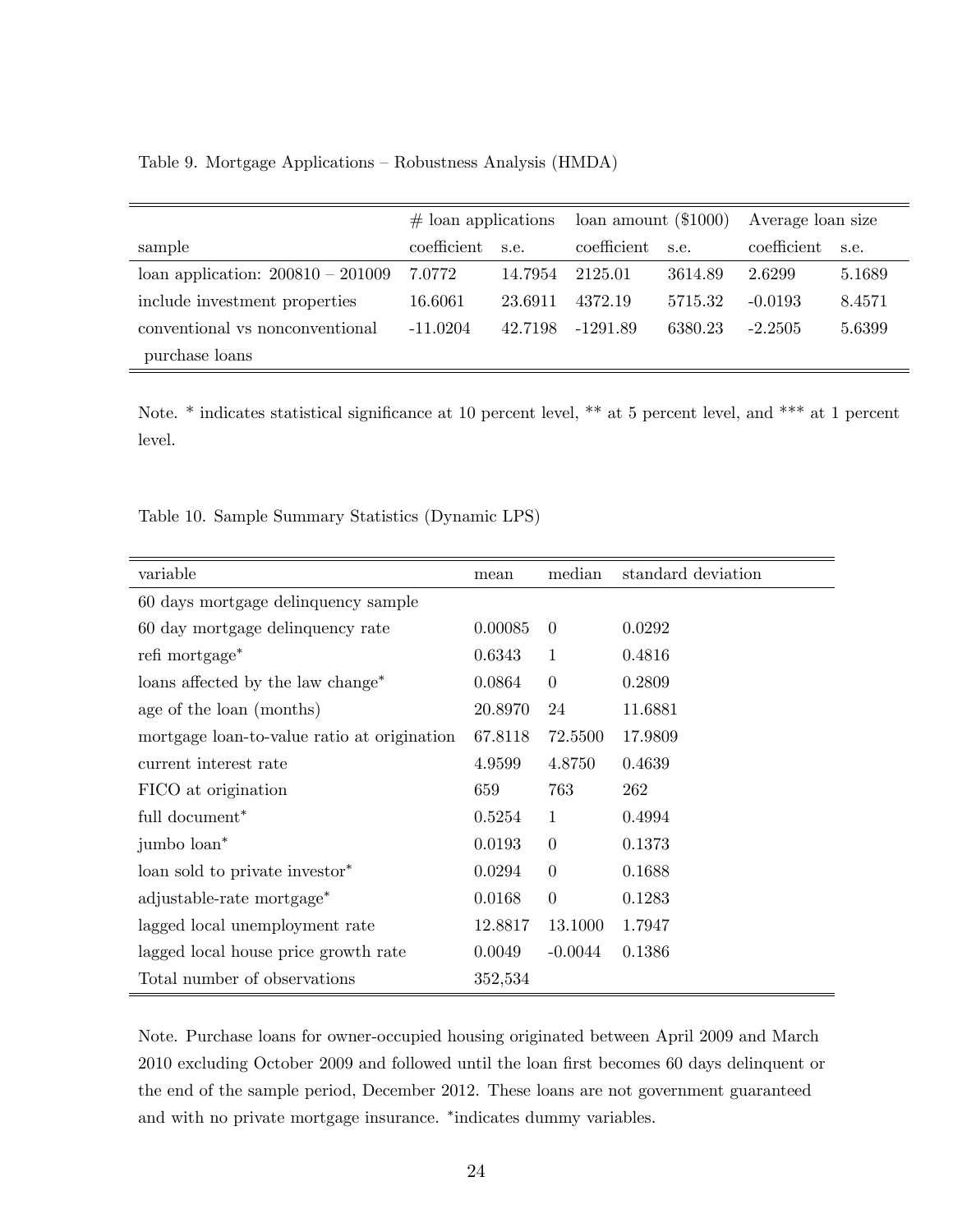|                          | 60 days delinquent                 |            | 90 days delinquent |            | Foreclosure start |            |
|--------------------------|------------------------------------|------------|--------------------|------------|-------------------|------------|
| variable                 | marginal effs                      | s.e.       | marginal effs      | s.e.       | marginal effs     | s.e.       |
| purchase loans made      | $4.64e-05$                         | 1.15-04    | $6.14e-05$         | 1.44-04    | $2.45e-05$        | $7.29e-05$ |
| after reform             |                                    |            |                    |            |                   |            |
| refi loans               | $2.35e-04***$                      | $4.67e-05$ | $3.12e-04***$      | 5.77e-05   | $1.24e-04***$     | $2.69e-05$ |
| loan age (months)        | $7.45e-05***$                      | $1.66e-05$ | $6.35e-05***$      | $1.89e-05$ | $3.09e-05***$     | $6.23e-06$ |
| loan age squared         | $-1.14e-06***$                     | 3.00e-07   | $-8.49e-07***$     | 3.40e-07   | $-4.65e-07***$    | 1.24e-07   |
| Ity ratio at orig.       | $1.17e-05***$                      | 1.37e-06   | $1.58e-05***$      | $1.72e-06$ | $6.34e-06***$     | 9.46e-07   |
| FICO score at            | $-3.96e-06***$                     | 4.70e-07   | $-3.57e-06***$     | 5.20e-07   | $-1.07e-06***$    | 2.49e-07   |
| origination              |                                    |            |                    |            |                   |            |
| current interest rate    | $1.94\mathrm{e}{\text{-}04}^{***}$ | $4.04e-05$ | $2.38e-04***$      | $4.84e-05$ | $7.71e-05***$     | $2.24e-05$ |
| full document            | $1.23e-04**$                       | $4.67e-05$ | $1.44e-04**$       | $5.62e-05$ | $3.60e-05$        | $2.36e-05$ |
| private investor         | $4.21e-05$                         | $1.20e-04$ | $-1.11e-04$        | 8.79e-05   | $-4.07e-05$       | 3.75e-05   |
| jumbo mortgage           | $-2.29e-04$                        | $6.40e-05$ |                    |            |                   |            |
| adjustable rate mortgage | $5.47 {\rm e\hbox{-}04^{***}}$     | $3.60e-04$ | $8.34e-04***$      | $5.00e-04$ | $5.28e-04***$     | 3.08e-04   |
| lagged mon. unemp. rate  | $-4.48e-06$                        | $3.12e-05$ | 2.77e-05           | $3.09e-05$ | $2.96e-05***$     | $1.04e-05$ |
| lagged hpi growth rate   | $-4.78e-05$                        | $1.27e-04$ | 7.39e-05           | $1.56e-04$ | $1.07e-05$        | 7.27e-05   |
| county fixed effects     | yes                                |            | yes                |            | yes               |            |
| time fixed effects       | yes                                |            | yes                |            | yes               |            |
| county time trends       | yes                                |            | yes                |            | yes               |            |
| Pseudo R-squared         | 0.1004                             |            | 0.1118             |            | 0.1290            |            |
| number of observations   | 352,534                            |            | 353,837            |            | 354,793           |            |

Table 11. Mortgage Default and Foreclosure Start – Benchmark (loans originated between 200904 to 201004)

Note. \* indicates statistical significance at 10 percent level, \*\* at 5 percent level, and \*\*\* at 1 percent level. Dummies for interest only and balloon loans predict 90 days delinquency perfectly and are not included in the regression. The dummy for jumbo loans predicts foreclosure probability perfectly and are not included in the 90 days delinquency and the foreclosure regressions.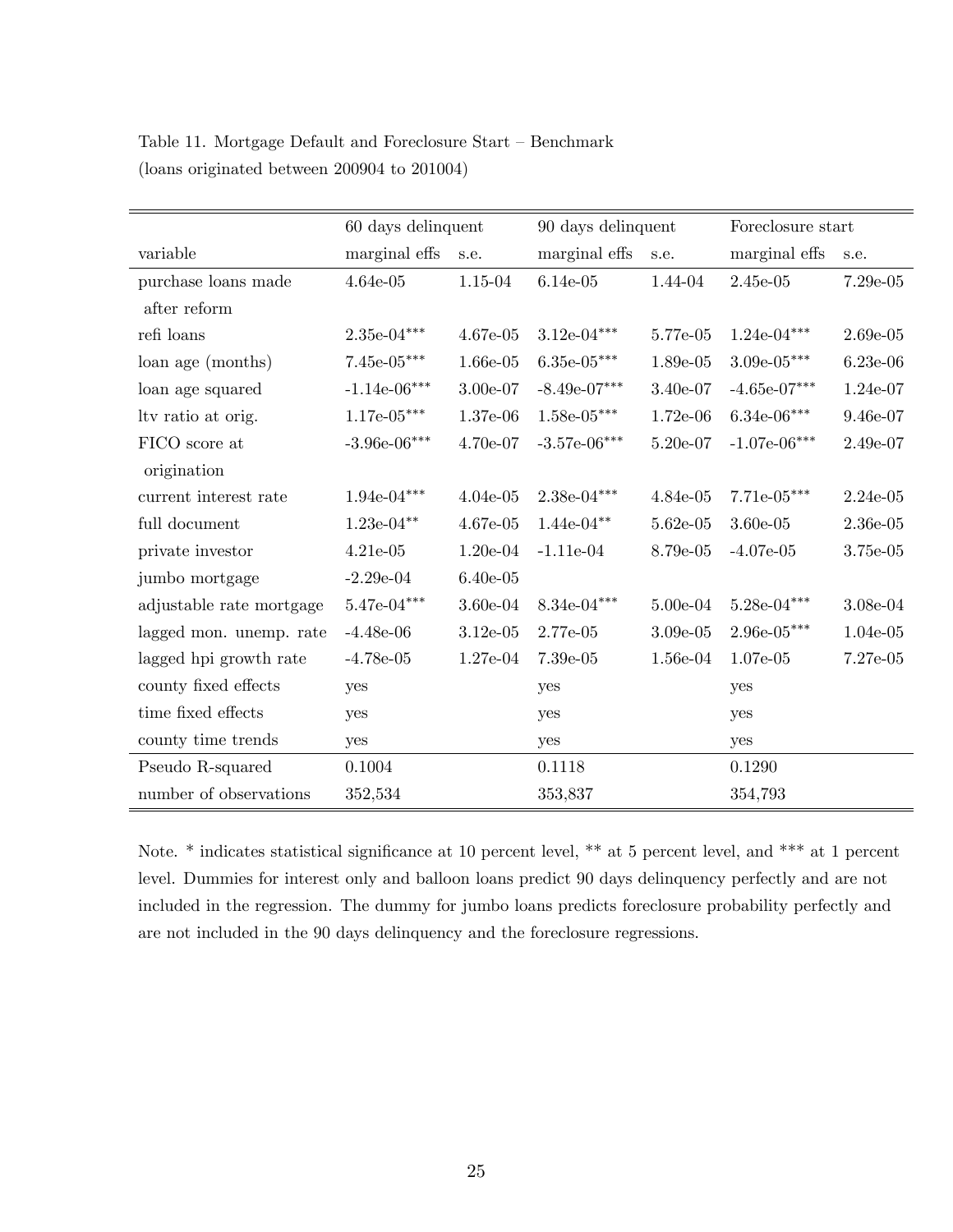Table 12. Mortgage Default and Foreclosure Start - Robustness Analysis

|                           | 60 days delinquent |          | 90 days delinquent |          | Foreclosure start  |            |
|---------------------------|--------------------|----------|--------------------|----------|--------------------|------------|
| sample                    | marginal effs s.e. |          | marginal effs s.e. |          | marginal effs s.e. |            |
| originated: 200810-201009 | $6.54 - e05$       | 1.50e-04 | $-2.14e-06$        | 8.56e-05 | -1.88e-06          | $3.10e-05$ |
| mortgage ltv above 90     | $2.53e-04$         | 4.54e-04 | $-1.30e-04$        | 6.76e-05 | $5.00e-0.5$        | $3.30e-04$ |
| above median house value  | $4.59e-04$         | 4.56e-04 | 1.66e-04           | 3.07e-04 | $1.43e-05$         | $4.81e-05$ |

Note. \* indicates statistical significance at 10 percent level, \*\* at 5 percent level, and \*\*\* at 1 percent level.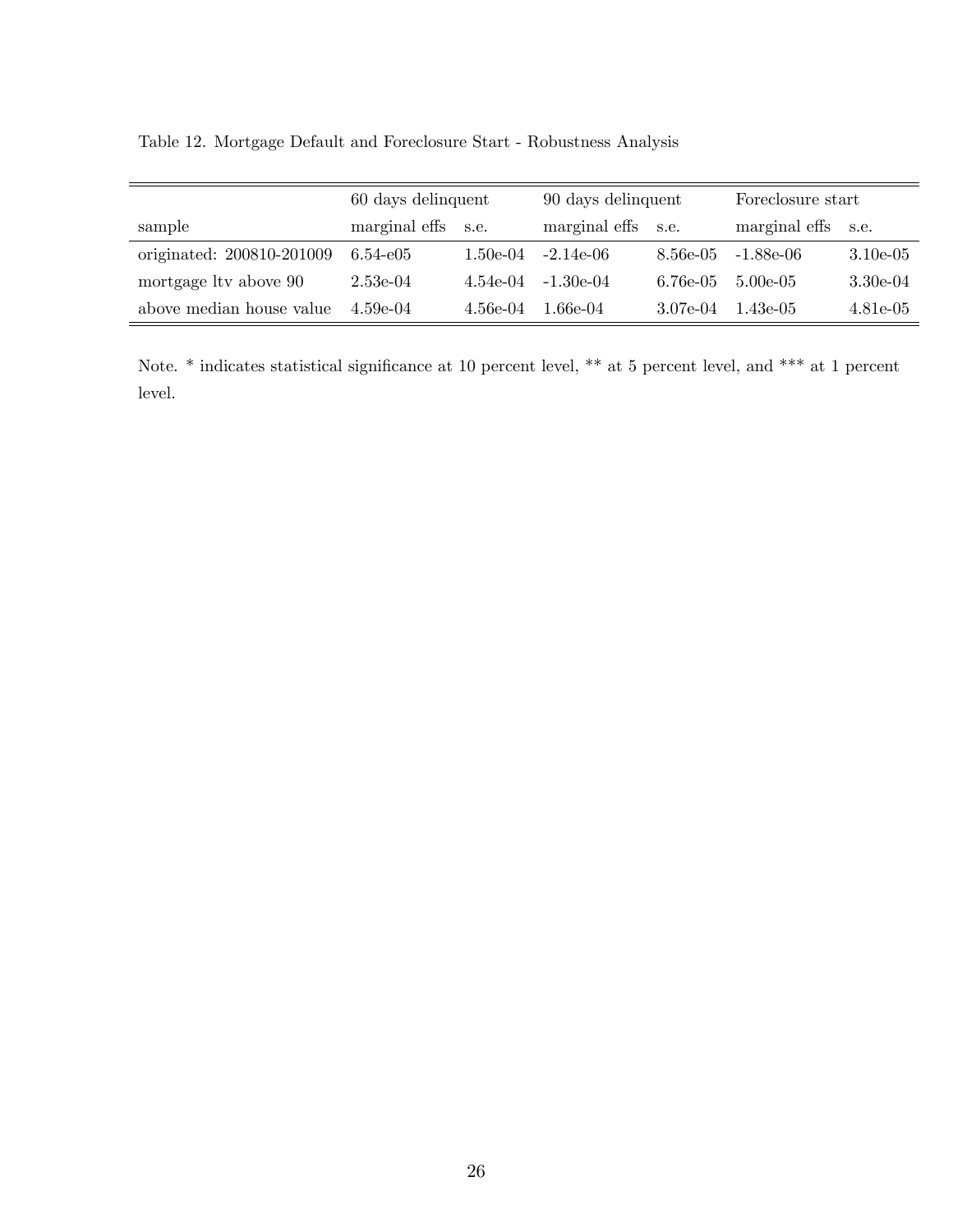#### References

- 1. Adelino, M., K. Gerardi, and P. S. Willen. 2009. "Why Don't Lenders Renegotiate More Home Mortgages? Redefaults, Self-cures, and Securitization." Working Paper 09-4, Federal Reserve Bank of Boston.
- 2. Ambrose, B. W., R. J. Buttimer Jr., and C. A. Capone. 1997. "Pricing Mortgage Default and Foreclosure Delay." Journal of Money, Credit, and Banking 29. pp. 314-25.
- 3. Ambrose, B. W., C. A. Capone, and Y. Deng. 2001. "Optimal Put Exercise: An Empirical Examination of Conditions for Mortgage Foreclosure." Journal of Real Estate Finance and Economics 23, pp. 213–34.
- 4. Bajari, P., C. S. Chu, and M. Park (2008). "An Empirical Model of Subprime Mortgage Default from 2000 to 2007," NBER Working Papers 14625. National Bureau of Economic Research, Inc.
- 5. Bajari, P., C. S. Chu, D. Nekipelov, and M. Park. 2013. "A Dynamic Model of Subprime Mortgage Default: Estimation and Policy Implications." NBER Working Papers 18850. National Bureau of Economic Research, Inc.
- 6. Berkowitz, J., and R. Hynes. 1999. "Bankruptcy Exemptions and the Market for Mortgage Loans." Journal of Law and Economics 42(2), pp. 809-830.
- 7. Bhutta, N., J. Dokko, and H. Shan. 2010. "The Depth of Negative Equity and Mortgage Default Decisions.î Finance and Economics Discussion Series Working Paper 2010–35, Federal Reserve Board of Governors.
- 8. Brueggeman, W. B., and J. D. Fisher. 2011. Real Estate Finance and Investments. 14th Ed. New York: McGraw-Hill Irwin.
- 9. Ciochetti, Brian A. 1997. "Loss Characteristics of Commercial Mortgage Foreclosure." Real Estate Finance  $14(1)$ , pp. 53-69.
- 10. Clauretie, T. M. 1987. "The Impact of Interstate Foreclosure Cost Differences and the Value of Mortgages on Default Rates." American Real Estate and Urban Economics Association Journal 15, pp.152–67.
- 11. Clauretie, T.M., and T. Herzog. 1990. "The Effect of State Foreclosure Laws on Loan Losses: Evidence from the Mortgage Insurance Industry." Journal of Money, Banking, and Finance 22(2), pp. 221-233.